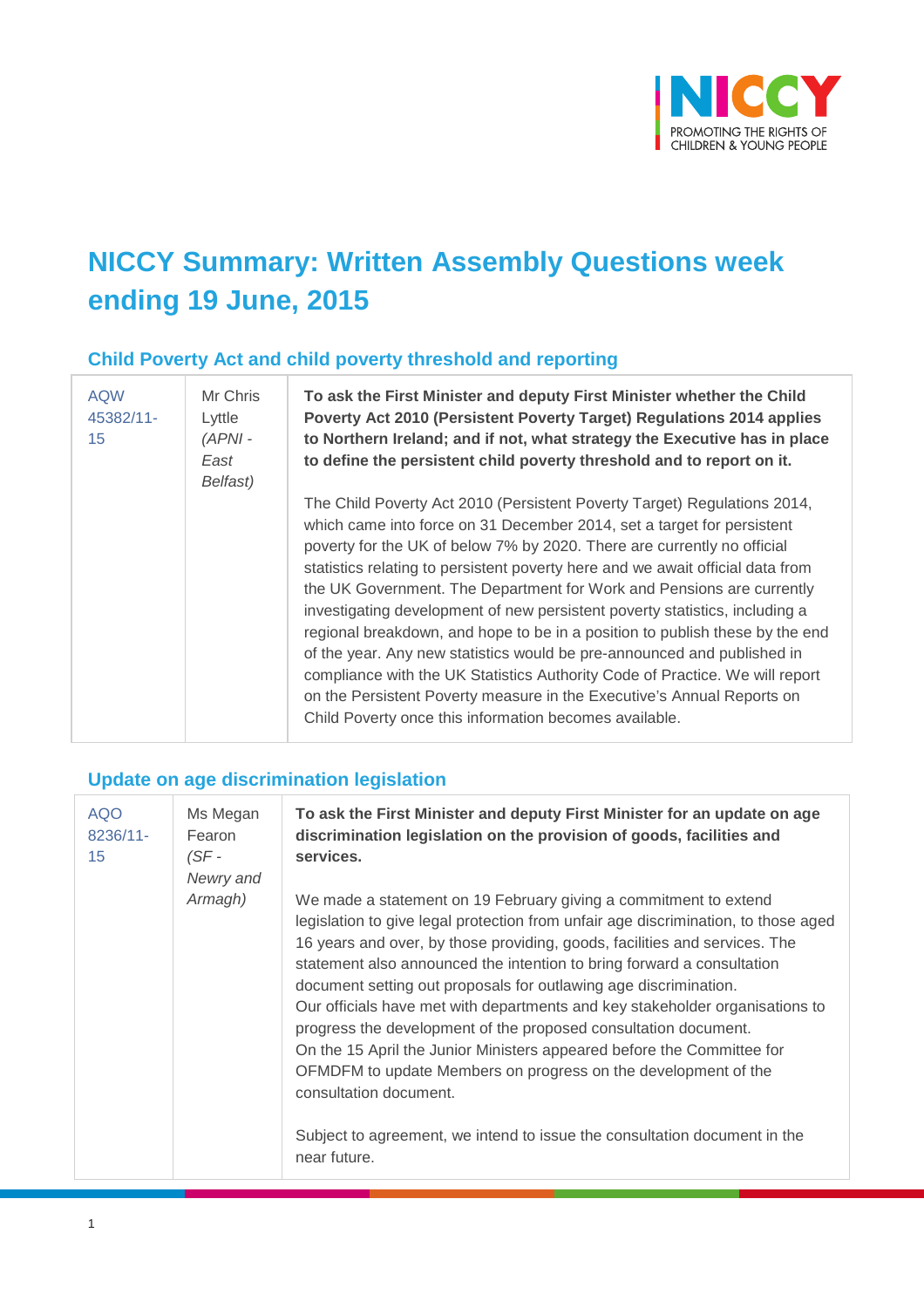

# **Update on Age GFS**

| <b>AQW</b><br>46438/11-<br>15 | Mr Fearghal<br><b>McKinney</b><br>$(SDLP -$ | To ask the First Minister and deputy First Minister for an update on the<br>Goods, Facilities and Services legislation.                                                                                                                                                                                                                                                                             |
|-------------------------------|---------------------------------------------|-----------------------------------------------------------------------------------------------------------------------------------------------------------------------------------------------------------------------------------------------------------------------------------------------------------------------------------------------------------------------------------------------------|
|                               | South<br>Belfast)                           | We made a Written Ministerial Statement to the Assembly on 19 February<br>2015 announcing our decision to bring forward legislative proposals to                                                                                                                                                                                                                                                    |
|                               |                                             | prohibit unfair age discrimination by those providing, goods, facilities and<br>services. The proposed legislation will apply to people aged 16 and over.<br>We aim to issue a consultation document in the near future setting out our<br>proposals for legislation. When we have concluded our policy consultation,<br>and agreed a robust policy position, we will then consider all the options |
|                               |                                             | available to us for bringing this legislation before the Assembly.                                                                                                                                                                                                                                                                                                                                  |
|                               |                                             |                                                                                                                                                                                                                                                                                                                                                                                                     |

# **Update on GFS consultation**

| <b>AQW</b><br>45985/11-<br>15 | Ms Claire<br>Sugden<br>(IND - East<br>Londonderry) | To ask the First Minister and deputy First Minister when the<br>consultation document on the proposals for prohibiting unfair age<br>discrimination by those providing goods, facilities and services<br>will be issued.      |
|-------------------------------|----------------------------------------------------|-------------------------------------------------------------------------------------------------------------------------------------------------------------------------------------------------------------------------------|
|                               |                                                    | The consultation document is close to being finalised. Subject to<br>agreement, we aim to issue the consultation document before the<br>Summer Recess. The public consultation period will last for a minimum<br>of 12 weeks. |

### **Update on age GFS**

| <b>AQW</b><br>45988/11-<br>15 | Ms Claire<br>Sugden<br>(IND - East<br>Londonderry) | To ask the First Minister and deputy First Minister to detail all of the<br>steps taken, since the Written Ministerial Statement to the Assembly<br>on 19 February 2015, to further the proposals for prohibiting unfair<br>age discrimination by those providing goods, facilities and services.                                                                                                                                                                                            |
|-------------------------------|----------------------------------------------------|----------------------------------------------------------------------------------------------------------------------------------------------------------------------------------------------------------------------------------------------------------------------------------------------------------------------------------------------------------------------------------------------------------------------------------------------------------------------------------------------|
|                               |                                                    | Following our Ministerial statement on 19 February 2015, departmental<br>officials have been engaged in developing a policy consultation document<br>and a supporting Equality Impact Assessment. Officials have also met<br>with departments and key stakeholder organisations to progress the<br>development of these documents. On 15 April 2015, the former Junior<br>Minister Bell and Junior Minister McCann appeared before the Committee<br>for OFMDFM to provide a progress update. |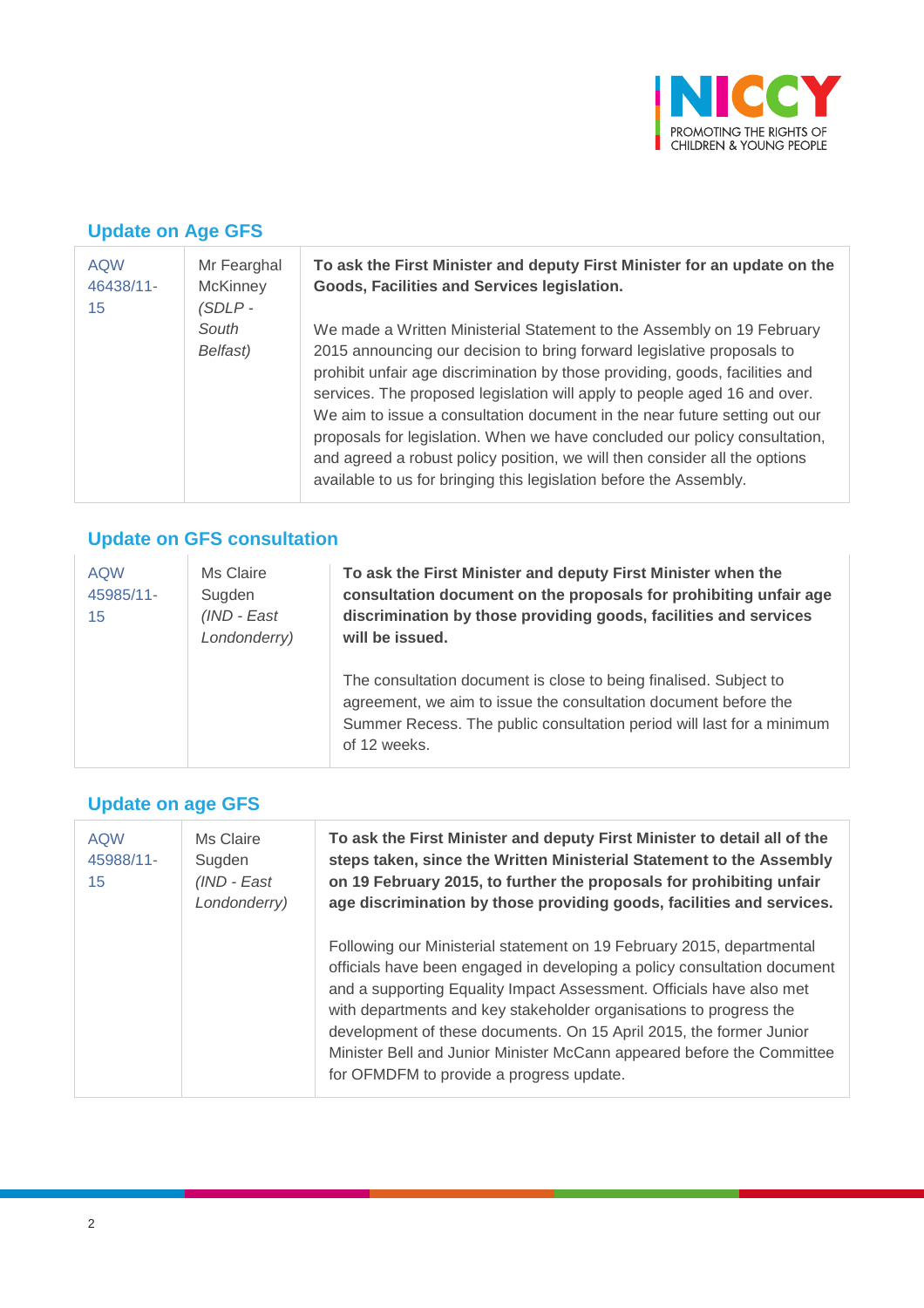

# **Actions and their effects since introduction of Autism Strategy**

| <b>AQW</b><br>46122/11-<br>15 | Mr Jim<br>Allister<br>(TUV-<br>North | To ask the First Minister and deputy First Minister what innovative<br>actions, and with what effect, have been taken since the introduction of<br>the Autism Strategy.                                                                                                                                                                                                                                                                                                                                                                                                                                  |
|-------------------------------|--------------------------------------|----------------------------------------------------------------------------------------------------------------------------------------------------------------------------------------------------------------------------------------------------------------------------------------------------------------------------------------------------------------------------------------------------------------------------------------------------------------------------------------------------------------------------------------------------------------------------------------------------------|
|                               | Antrim)                              | The Autism Strategy and associated Action Plan have been developed by the<br>Department of Health, Social Services and Public Safety to help improve<br>access to services and support for people with autism, their families and<br>careers, throughout their lives.                                                                                                                                                                                                                                                                                                                                    |
|                               |                                      | While there are no specific actions in the Action Plan for OFMDFM, as it is not<br>a service delivery department, OFMDFM is providing input on two issues:<br>(i) Participation in World Autism Awareness day where, over the last three<br>years, ILEX has provided facilities to four local Autism Charities to celebrate<br>International Autism day and; (ii) Involvement in signposting to services for<br>people with autism. In the case of the latter, former Junior Minister Bell and<br>Junior Minister McCann met with the group, Parents Education as Autism<br>Therapists in May last year. |
|                               |                                      | Additionally, as part of OFMDFM's research programme, we have funded<br>Queen's University Belfast to carry out a research project entitled 'Helping the<br>most vulnerable out of the poverty trap and reducing inequality: Policies,<br>strategies, and services for individuals with Autism Spectrum Disorder,<br>including intellectual and neurodevelopmental disabilities'. The research is<br>currently reaching the final stages and it is anticipated that it will be published<br>later this year.                                                                                             |

## **Steps to repeal the defence of reasonable chastisement**

| <b>AQO</b><br>7833/11-<br>15 | Ms Megan<br>Fearon<br>(SF - Newry | To ask the First Minister and deputy First Minister, in their coordinating<br>role for the Children and Young People Strategy 2006-2016, are they<br>aware of any steps being taken to repeal the defence of reasonable |
|------------------------------|-----------------------------------|-------------------------------------------------------------------------------------------------------------------------------------------------------------------------------------------------------------------------|
|                              | and                               | chastisement to protect children.                                                                                                                                                                                       |
|                              | Armagh)                           |                                                                                                                                                                                                                         |
|                              |                                   | We are not aware of any steps being taken to repeal the defence of<br>reasonable chastisement.                                                                                                                          |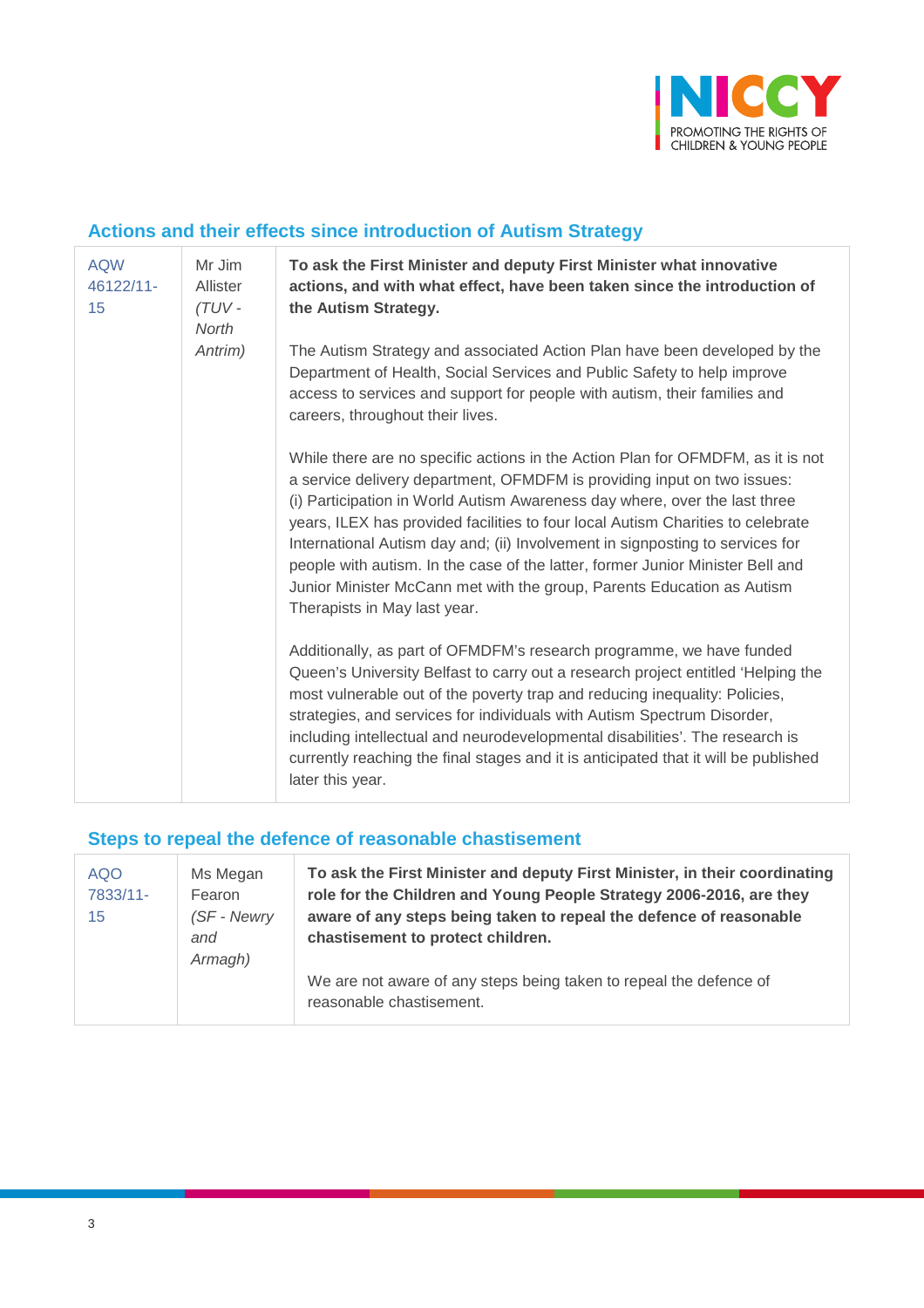

## **Parental leave for new foster parents**

| <b>AQW</b><br>46532/11-<br>15 | Ms Claire<br>Sugden<br>(IND - East<br>Londonderry) | To ask the Minister for Employment and Learning what provisions<br>are in place to allow parental leave for new foster parents, including<br><b>Kinship Carers.</b>                                                                                                                                                                                                                                                                                           |
|-------------------------------|----------------------------------------------------|---------------------------------------------------------------------------------------------------------------------------------------------------------------------------------------------------------------------------------------------------------------------------------------------------------------------------------------------------------------------------------------------------------------------------------------------------------------|
|                               |                                                    | Entitlement to shared parental leave is available to new mothers and<br>adopters and their partners (who may be the child's father or the other<br>adopter).                                                                                                                                                                                                                                                                                                  |
|                               |                                                    | Entitlement to the right may arise for foster parents when a child enters a<br>foster placement with them and there is a significant probability that the<br>placement will become an adoptive placement. In those circumstances,<br>entitlement to adoption leave and shared parental leave can arise prior to<br>the formal placement for adoption.<br>There are no broader arrangements for shared parental leave for foster<br>parents or kinship carers. |

# **Measures for local primary schools to enhance road safety in their area**

| <b>AQW</b><br>46631/11-<br>15 | Mr Chris<br>Hazzard<br>$(SF -$ | To ask the Minister for Regional Development what measures exist for a<br>local primary school to enhance road safety in their locality.                                                                                                                                                                                                                                                                                                                                                                                                                                                                                                                                                                                                                                                                                                                                                                                                                                                                                                                                                                                                                                                                                                                                       |
|-------------------------------|--------------------------------|--------------------------------------------------------------------------------------------------------------------------------------------------------------------------------------------------------------------------------------------------------------------------------------------------------------------------------------------------------------------------------------------------------------------------------------------------------------------------------------------------------------------------------------------------------------------------------------------------------------------------------------------------------------------------------------------------------------------------------------------------------------------------------------------------------------------------------------------------------------------------------------------------------------------------------------------------------------------------------------------------------------------------------------------------------------------------------------------------------------------------------------------------------------------------------------------------------------------------------------------------------------------------------|
|                               | South<br>Down)                 | The safety of school children is one of my Department's highest priorities and<br>over many years it has invested significantly in measures to reduce vehicle<br>speeds and improve road safety for children. In the last three years road safety<br>improvements have been provided at 73 schools as part of the School Travel<br>and Safety Projects initiative.                                                                                                                                                                                                                                                                                                                                                                                                                                                                                                                                                                                                                                                                                                                                                                                                                                                                                                             |
|                               |                                | Dangers arising from road traffic at schools are varied and are assessed by<br>experienced TransportNI traffic engineers. The engineers can call upon a<br>number of safety measures to improve safety including provision of enhanced<br>signing and lining, central islands, lay-bys, and traffic calming features such as<br>road humps. A recent innovation has been the development of part-time 20<br>mph speed limits at schools. TransportNI's policy and procedure guide for<br>safety at schools is available for download at www.drdni.gov.uk/rsppg_e070.pdf<br>Since 2013, my Department and the Public Health Agency have funded an<br>Active School Travel programme. This programme aims to encourage children<br>to walk or cycle to school and provides walking and cycling skills training so<br>that children can travel to school more safely. Infrastructure in the vicinity of<br>these schools has also been provided under the programme.<br>Each year schools throughout Northern Ireland have been invited to participate<br>in this programme. Over 120 schools have done so in the past two years, and a<br>further 65 schools will join the programme next school year. Officials are<br>exploring the continuation of the programme beyond 2016. |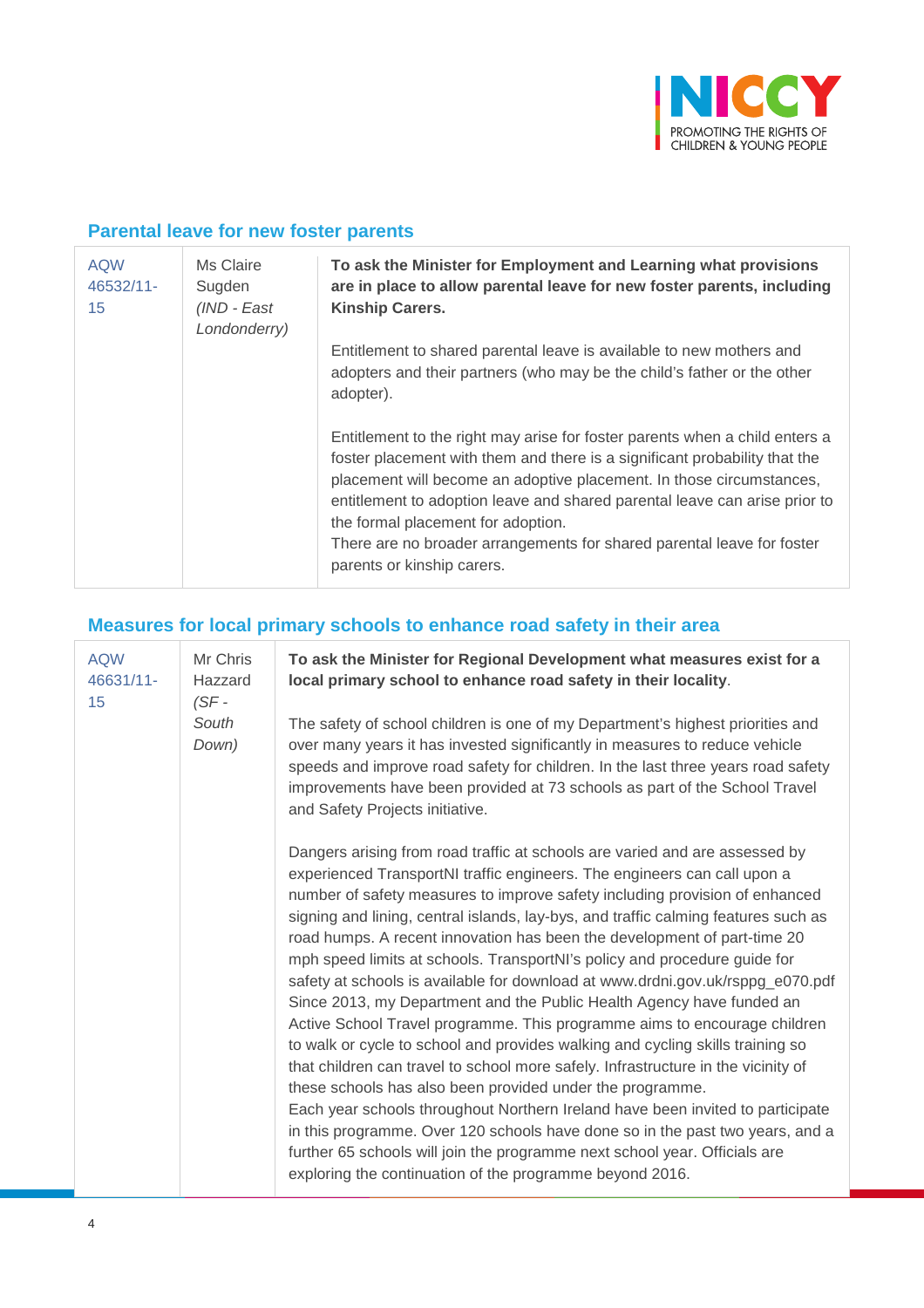

# **DE actions to educate children and young people about online safety**

| <b>AQW</b><br>47092/11-<br>15 | Mr David<br>McIlveen<br>$(DUP -$ | To ask the Minister of Education what actions his Department is taking<br>to educate children and young people about online safety.                                                                                                                                                                                                                                                                                                                                                                                                                                                                                                                                                                                                                                                                                                                                                                  |
|-------------------------------|----------------------------------|------------------------------------------------------------------------------------------------------------------------------------------------------------------------------------------------------------------------------------------------------------------------------------------------------------------------------------------------------------------------------------------------------------------------------------------------------------------------------------------------------------------------------------------------------------------------------------------------------------------------------------------------------------------------------------------------------------------------------------------------------------------------------------------------------------------------------------------------------------------------------------------------------|
|                               | North<br>Antrim)                 | In schools, the duty to safeguard and promote the welfare of pupils is the<br>responsibility of a school's Board of Governors, and schools are required to<br>have in place policies on discipline, bullying and the safe and effective use of<br>the Internet and Digital technologies.                                                                                                                                                                                                                                                                                                                                                                                                                                                                                                                                                                                                             |
|                               |                                  | In terms of educating our pupils about online safety, ICT plays a central role<br>in the statutory curriculum and Using ICT, a cross- curricular skill, requires<br>pupils to learn how to keep safe and display acceptable online behaviour.<br>Support is available via the C2k ICT Managed Service which provides<br>teachers with detailed advice and guidance on eSafety and resources are<br>also available within the C2k Virtual Learning Environment, Fronter, for both<br>staff and pupils. Teachers have access to an Internet Safety Room within<br>Fronter which has a range of resources and eSafety policies. C2k also<br>directly reaches pupils through the C2k News Desk which frequently raises<br>issues of pupils' online safety, through news articles, highlighting current<br>issues and providing Online Safety fact files and appropriate web resources<br>for school use. |
|                               |                                  | In addition, there are links on the DE website to useful sites that can provide<br>children and young people, as well as parents and carers with specific<br>information and advice on a range of internet safety topics.<br>The Department has also recently issued a circular letter to all schools and<br>the Youth Council, containing advice provided by the PSNI and endorsed by<br>the Safeguarding Board NI (SBNI) about how to stay safe online. The circular<br>letter also includes advice for parents. This circular will be made available on<br>the C2K Exchange.                                                                                                                                                                                                                                                                                                                      |
|                               |                                  | The Department also funds the work of the NI Anti-Bullying Forum (NIABF).<br>As part of its remit, the Forum visits schools and works with staff and pupils to<br>raise awareness of all forms of bullying, promote best-practice responses to<br>bullying incidents and, if required, signposting the school and individuals to<br>other sources of specialist advice and support.                                                                                                                                                                                                                                                                                                                                                                                                                                                                                                                  |
|                               |                                  | You may also be aware that the Department has endorsed the commissioning<br>of the SBNI to produce a regional eSafety strategy and action plan and has<br>contributed to the Terms of Reference to ensure that the needs of children<br>and young people as well as parents are addressed within that strategy.                                                                                                                                                                                                                                                                                                                                                                                                                                                                                                                                                                                      |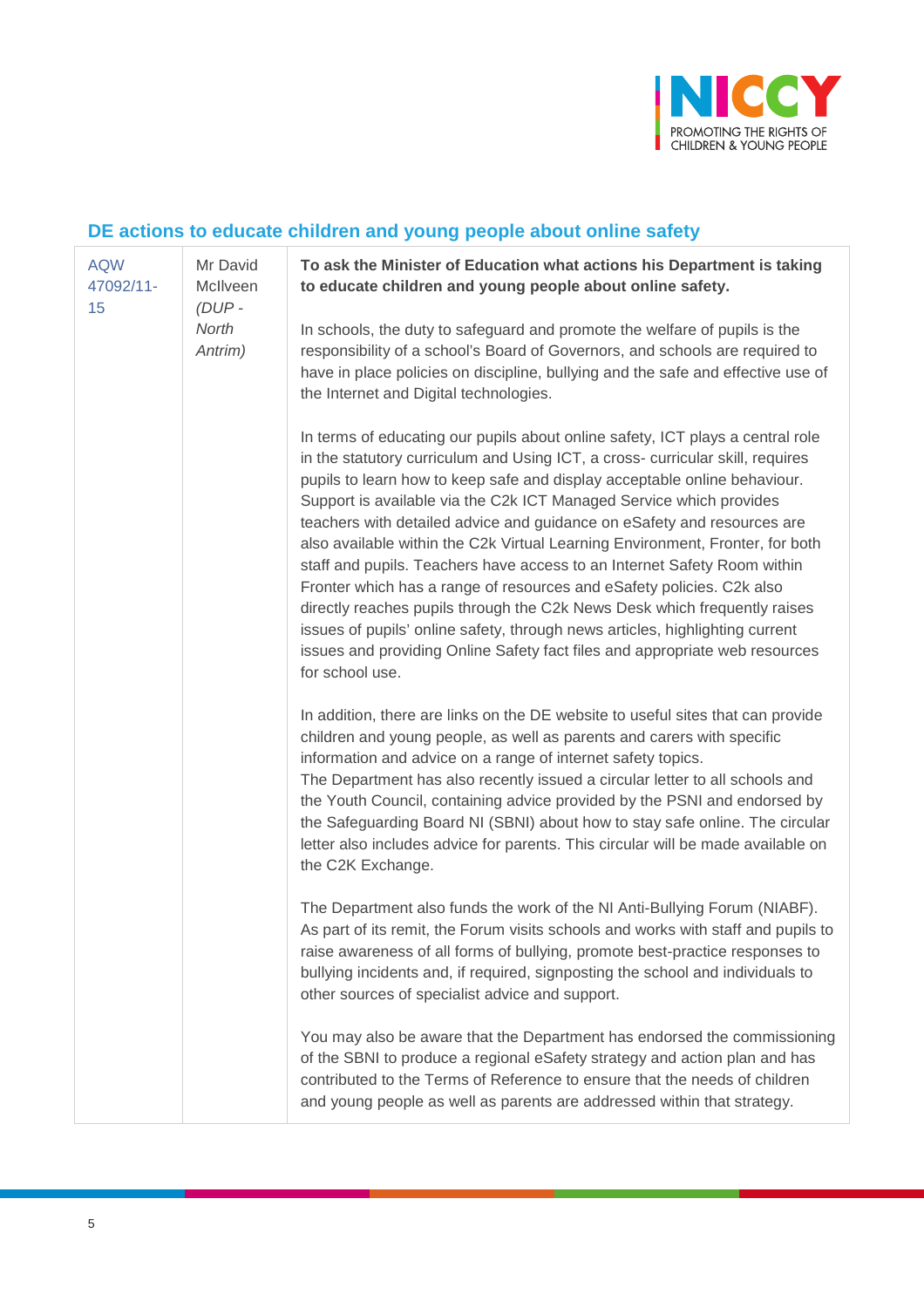

### **DE contribution to development of a cross-departmental internet safety strategy**

| <b>AQW</b><br>47012/11-<br>15 | Mrs<br>Sandra<br>Overend | To ask the Minister of Education how his Department is contributing to<br>the development of a cross-departmental internet safety strategy.                                                                                                                                                                                                                                                                                                                                                                                                                                                          |
|-------------------------------|--------------------------|------------------------------------------------------------------------------------------------------------------------------------------------------------------------------------------------------------------------------------------------------------------------------------------------------------------------------------------------------------------------------------------------------------------------------------------------------------------------------------------------------------------------------------------------------------------------------------------------------|
|                               | $(UUP -$<br>Mid Ulster)  | At its meeting on 29 January 2015, the Executive agreed to formally<br>commission the Safeguarding Board (SBNI) to develop an e-safety strategy<br>and action plan. Terms of Reference (TOR) have been developed and the<br>SBNI has appointed a project manager to deliver the work within an 18 month<br>timeframe. The aim is that the draft e-Safety strategy will be ready for<br>consultation by the end of the financial year and the draft strategy and action<br>plan will be presented to the Executive once complete.<br>My Department has a very effective working relationship with the |
|                               |                          | Safeguarding Board (SBNI) which is why I was pleased to endorse this<br>proposal.                                                                                                                                                                                                                                                                                                                                                                                                                                                                                                                    |
|                               |                          | My Department's involvement in agreeing the Terms of Reference for the<br>project has ensured that two of the key aims of the strategy are to educate<br>and support children young people and parent in developing the skills,<br>knowledge and understanding to stay safe online, to recognise unsafe<br>situations and to understand how to help children stay safe online and to<br>promote safe and responsible behaviour in the use of internet and mobile<br>technology and to keep up to date with developments.                                                                             |

### **Funding cuts to early years groups in 2015-16**

| <b>AQW</b><br>46987/11-<br>15 | Mr Peter<br>Weir<br>$(DUP -$ | To ask the Minister of Education to detail the extent of funding cuts to<br>early years groups in 2015/2016.                                                                                                                                                                                                                                                                                                                                                                                                                                                                                                                             |
|-------------------------------|------------------------------|------------------------------------------------------------------------------------------------------------------------------------------------------------------------------------------------------------------------------------------------------------------------------------------------------------------------------------------------------------------------------------------------------------------------------------------------------------------------------------------------------------------------------------------------------------------------------------------------------------------------------------------|
|                               | North<br>Down)               | The Executive's Budget has been reduced by the Westminster Government by<br>£1.5bn over the last five years. As a direct result of this reduction there is<br>significantly reduced money to spend on frontline services such as Education. I<br>have taken every action possible to protect Education funding and those<br>frontline services within the Department of Education's (DE) remit. However, it<br>is simply impossible to protect everything.                                                                                                                                                                               |
|                               |                              | The budget for the DE Early Years Fund, which is administered by Early Years<br>the Organisation for Young Children (EYO), has been reduced by £2m in<br>2015/16. The residual 2015/16 Fund is enabling all (153) recipient groups to<br>receive continued funding to the end of the current academic year i.e. 31<br>August 2015. Funding has not been removed from any of the settings.<br>I will continue to review my budget and other opportunities for funding to<br>establish if a Fund can continue beyond August. However any such fund will<br>have to be open to all applicants, not just current recipients, and reflect the |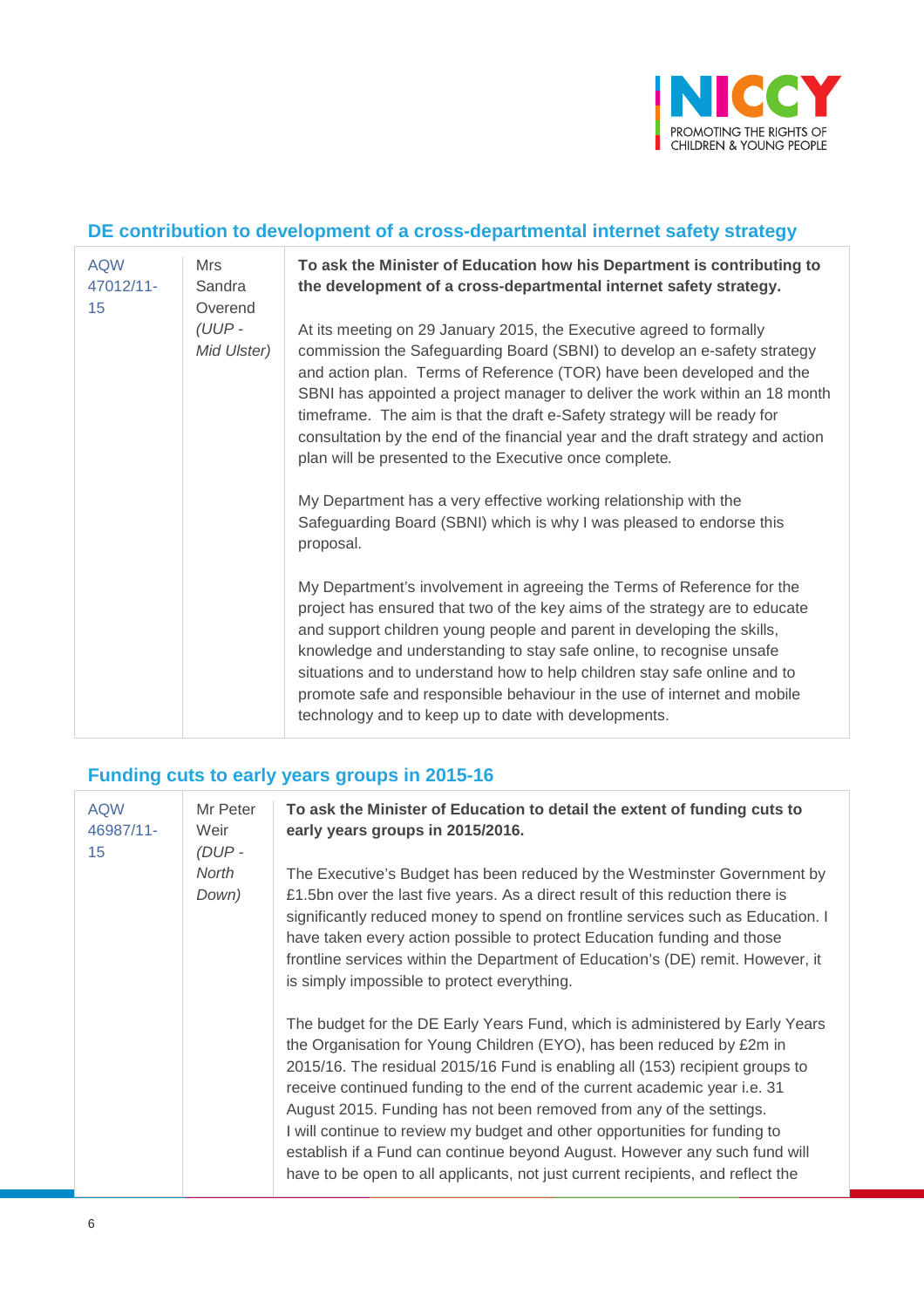

policy priorities of DE. As part of the June monitoring round, I have submitted a bid of £2million to the Department of Finance and Personnel.

Groups currently supported by the Early Years Fund which are also offering funded pre-school places within the Pre-School Education Programme (PSEP) will continue to be funded through the PSEP. In accordance with the Programme for Government commitment to ensure that at least one year of pre-school is available to every family that wants it, I have allocated sufficient funding to the Education Authority to meet the projected need for pre-school places for children in their final pre-school year.

The pre-school admissions process for September 2015 has now concluded. DE officials have asked PEAG officers within the Education Authority to advise them of any groups participating in PSEP and receiving EYF support which have indicated that they are no longer able to provide places within the PSEP for September 2015. To date DE has not been made aware of any groups in this position. The PEAG officers will continue to monitor the situation and will take any necessary action to ensure that a place continues to be available for every child whose parent wants it.

A number of groups in the Early Years Fund also receive funding from sources other than my Department. It is not therefore possible to identify the impact on settings without consideration of the full details including the financial position of each group.

#### **DE transport pilot schemes**

| <b>AQW</b><br>46975/11-<br>15 | Mr Chris<br>Hazzard<br>(SF -<br>South | To ask the Minister of Education whether his Department are involved<br>in any transport pilot schemes; and if so, to detail the location; and<br>reasoning for establishing the scheme.                                                                                           |
|-------------------------------|---------------------------------------|------------------------------------------------------------------------------------------------------------------------------------------------------------------------------------------------------------------------------------------------------------------------------------|
|                               | Down)                                 | The Department of Education and the Education Authority are currently<br>involved in the Integrated Public Passenger Transport Pilot which is taking<br>place in the Dungannon District Council area under the auspices of the<br>Department for Regional Development.             |
|                               |                                       | The key objectives of the pilot project are to test the concept of a more<br>joined-up approach to the delivery of publicly funded passenger transport<br>services and how this could deliver improved operational efficiency and<br>increased options for public transport users. |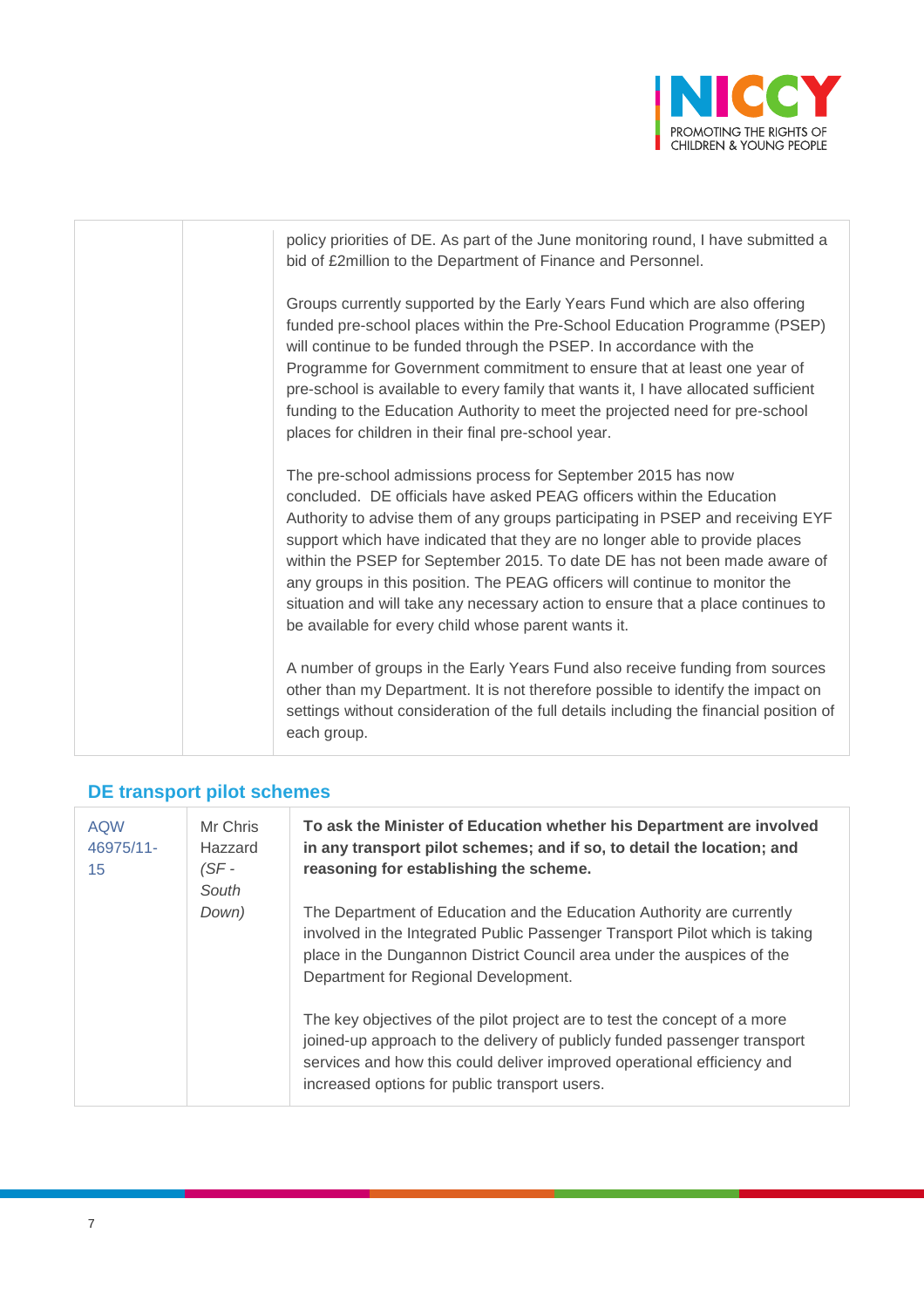

### **Keeping children and young people safe online**

[AQW](javascript:__doPostBack()  [46961/11-](javascript:__doPostBack() [15](javascript:__doPostBack() Mrs Sandra **Overend** *(UUP - Mid Ulster)* **To ask the Minister of Education what actions his Department is taking to keep children and young people safe online in the absence of a crossdepartmental internet safety strategy.** The Department of Education is supporting the work that the Safeguarding Board (SBNI) has been commissioned to undertake by the Executive in relation to the development of a new eSafety strategy and action plan. Through its representation on the SBNI, the Education Authority will ensure educational input to this work. In schools, the duty to safeguard and promote the welfare of pupils is the responsibility of a school's Board of Governors and, in the exercise of those duties, schools are required to have in place policies on discipline, bullying and the safe and effective use of the Internet and Digital technologies. The Department is currently taking forward new Anti-Bullying Legislation which will further strengthen the role of Governors in addressing all forms of bullying between pupils, including cyber-bullying. ICT plays a central role in the statutory curriculum and Using ICT requires pupils to learn how to keep safe and display acceptable online behaviour. The C2k ICT managed service, which provides a core ICT service for all grant-aided schools, has in place password protection, internet monitoring, web and email filtering and other eSafety related services. C2k also provides teachers with detailed advice and guidance on eSafety within an eSafety zone available via the C2k Exchange. Resources are also available within the C2k Virtual Learning Environment, Fronter, for both staff and pupils. Teachers have access to an Internet Safety Room within Fronter which has a range of resources and eSafety policies. C2k Helpdesk staff are fully briefed to deal with eSafety and Child Protection issues which are prioritised above all other calls. During May and June 2015, C2k, in conjunction with UK Safer Internet, ran a number of eSafety Conferences attended by over 400 school representatives. This year the PSNI also had an input into these sessions under the SBNI banner. C2k will offer all schools further training and support in the entire area of eSafety during the coming year. The DE website contains links to useful sites that can provide children and young people, as well as parents and carers, with specific information and advice on a range of internet safety topics.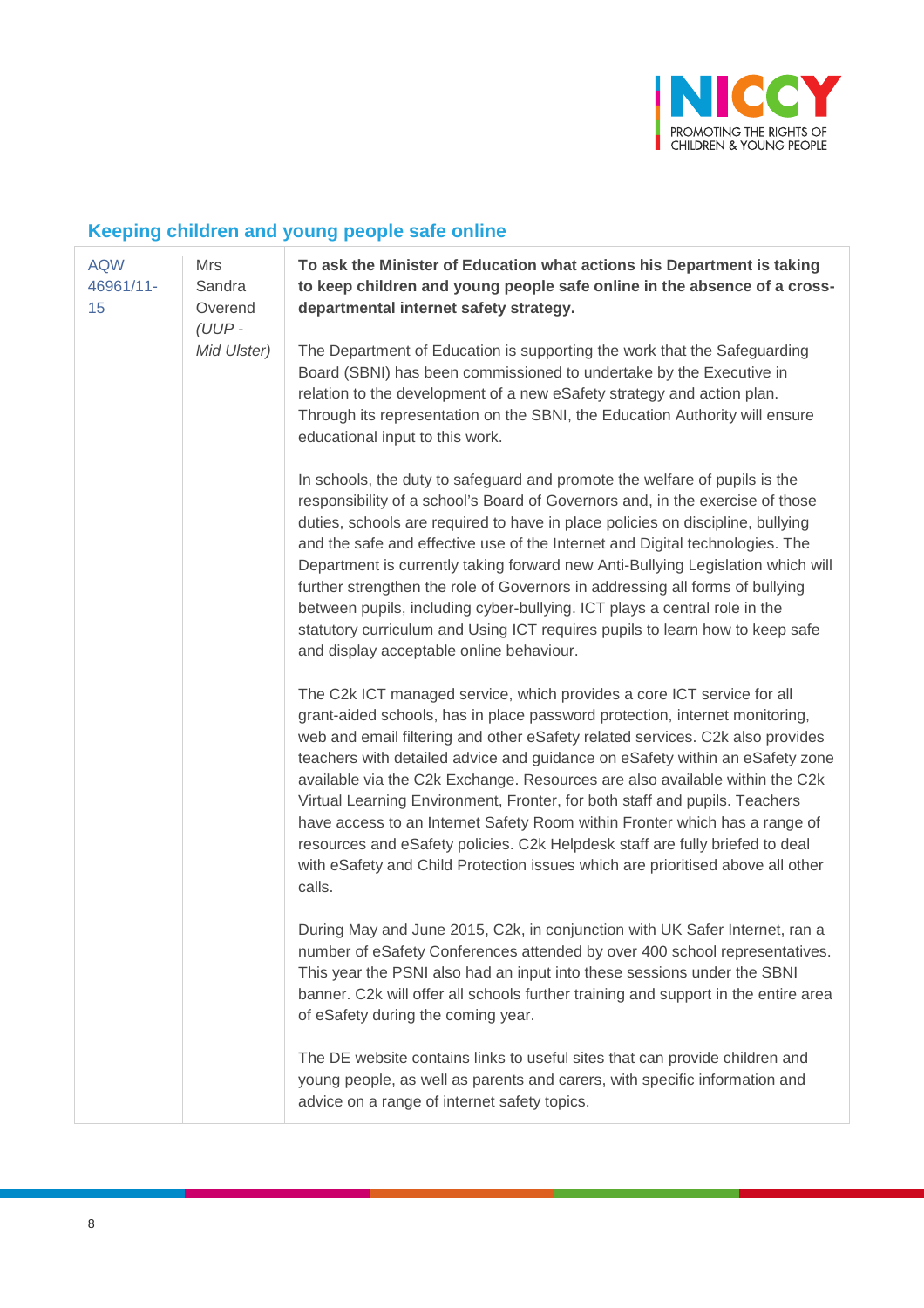

#### **Impact for DE on budget cuts**

Mr Chris Lyttle

#### [AQW](javascript:__doPostBack()  [46887/11-](javascript:__doPostBack() [15](javascript:__doPostBack()

*(APNI - East Belfast)* **To ask the Minister of Education what steps he is taking to ensure cuts to his budget will have as little impact as possible on teachers' ability to effectively deliver the curriculum; and which areas of his departmental spending have been identified for efficiency savings to limit the impact on frontline services.**

As you are aware, the Executive's Budget has been reduced by the Westminster Government by £1.5bn over the last five years. As a direct result of this reduction there is significantly reduced money to spend on frontline services such as education. The scale of the budget reductions required in 2015-16 means that these cannot be delivered through efficiency savings alone, especially in light of the savings already delivered during the Budget 2011-15 period.

Throughout the 2015-16 budget process my aim was to protect as far as possible frontline services and funding to schools. Therefore, following the final budget allocation and my wider education budget review I allocated £80m to the ASB. This funding will help ensure that schools can continue to deliver high quality education and enable them to plan according to their school's needs and priorities. This allocation also means that there has been no reduction in cash terms to schools delegated budgets, although in real terms, schools will still face pay and inflationary pressures in 2015-16.

Given the degree of protection afforded to schools' budgets, there remains considerable flexibility in how they deliver the statutory curriculum and I would expect all schools to make use of this flexibility in making sure that their curricular provision not only meets the requirements set out in the Education (Curriculum Minimum Content) Order (NI) 2007 but also meets the needs of their pupils. .I have taken every action possible to protect education funding and those frontline services within the Department of Education's (DE's) remit. Unfortunately, it is simply impossible to protect everything.

In order to deliver a balanced 2015-16 Budget, a Savings Delivery Plan (SDP) was developed to address the £97.6m gap in funding facing education. This SDP is available to view in full on the DE website.

The reality is that the full financial challenges facing schools have been alleviated, not eradicated. Given the overall resource funding gap of £97.6m facing education in 2015-16 it is essential that schools make the difficult decisions required to allow them to live within their budgets as a matter of urgency.

In reaching my final decisions on the Budget reductions, I have: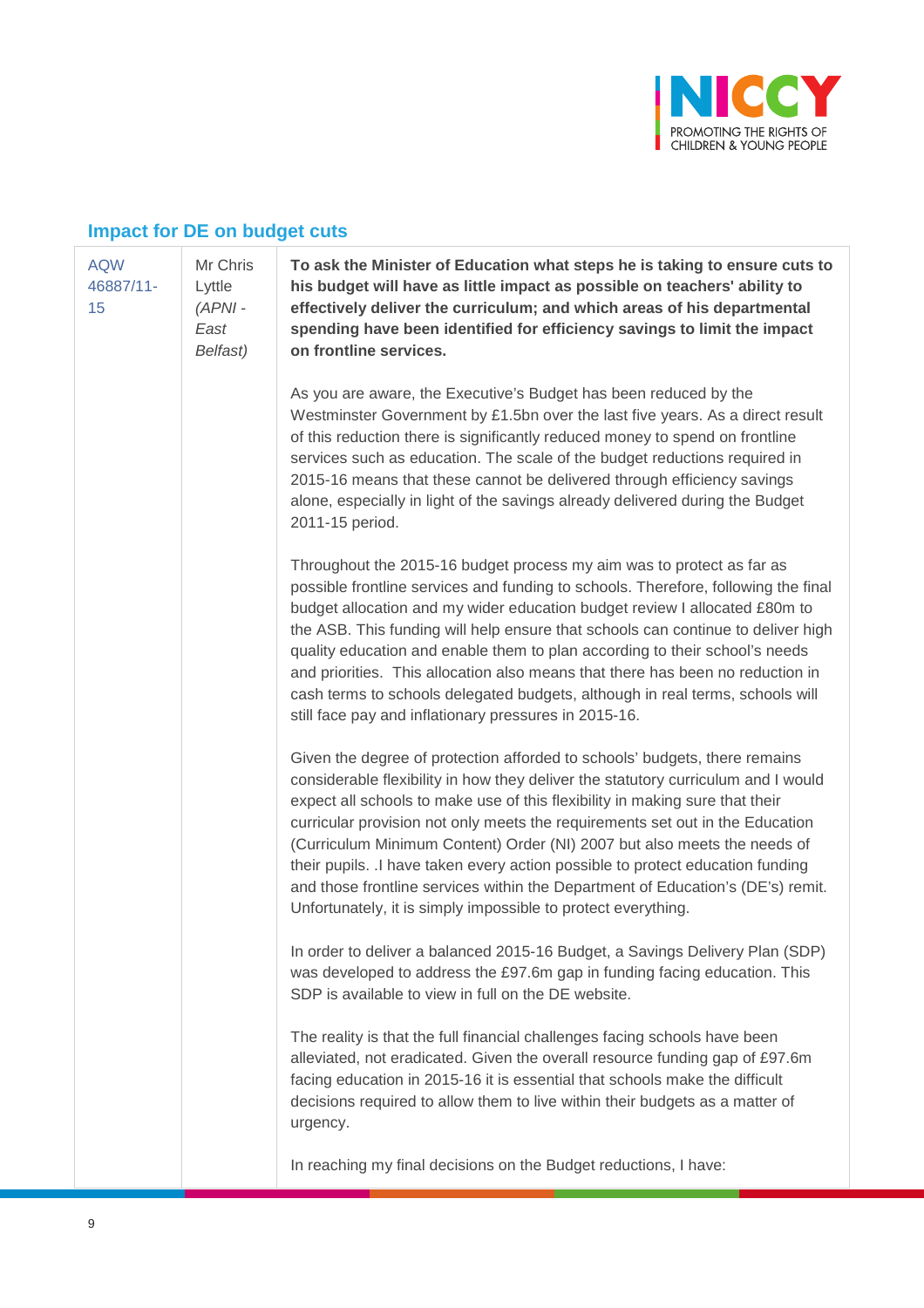

| Focused on protecting frontline services as far as possible, promoting<br>$\bullet$<br>equality and raising education standards;<br>Secured the continuation of specific programmes that reflect DE's<br>$\bullet$<br>statutory responsibilities;<br>Continued to tackle social disadvantage; and<br>$\bullet$ |
|----------------------------------------------------------------------------------------------------------------------------------------------------------------------------------------------------------------------------------------------------------------------------------------------------------------|
| Ensured that support for children with Special Education Needs is prioritised.<br>acknowledge the demanding financial position still facing the education sector<br>in 2015-16. It must be recognised that this constrained financial context is set<br>to continue for the foreseeable future.                |

# **Update on pre school education review**

| <b>AQW</b><br>46878/11-15 | Mr Gregory<br>Campbell<br>(DUP - East<br>Londonderry) | To ask the Minister of Education, pursuant to AQW 45918/11-15,<br>to detail when he expects to have the review into pre school<br>education (i) completed; and (ii) published.<br>I expect this review to be completed in the 2015/2016 academic year. |
|---------------------------|-------------------------------------------------------|--------------------------------------------------------------------------------------------------------------------------------------------------------------------------------------------------------------------------------------------------------|
|                           |                                                       | I have not set a timescale for publication yet.                                                                                                                                                                                                        |

# **Primary school provision of school meals for own and other schools**

| <b>AQW</b><br>46849/11-15 | Mr Danny<br>Kinahan<br>(UUP - South<br>Antrim) | To ask the Minister of Education how many primary schools cook<br>and serve school meals in their own premises for (i) their pupils;<br>and (ii) other schools. |
|---------------------------|------------------------------------------------|-----------------------------------------------------------------------------------------------------------------------------------------------------------------|
|                           |                                                | There are a total of 541 primary schools that produce their own school<br>meals on site. 181 of these also provide meals to one or more other<br>schools.       |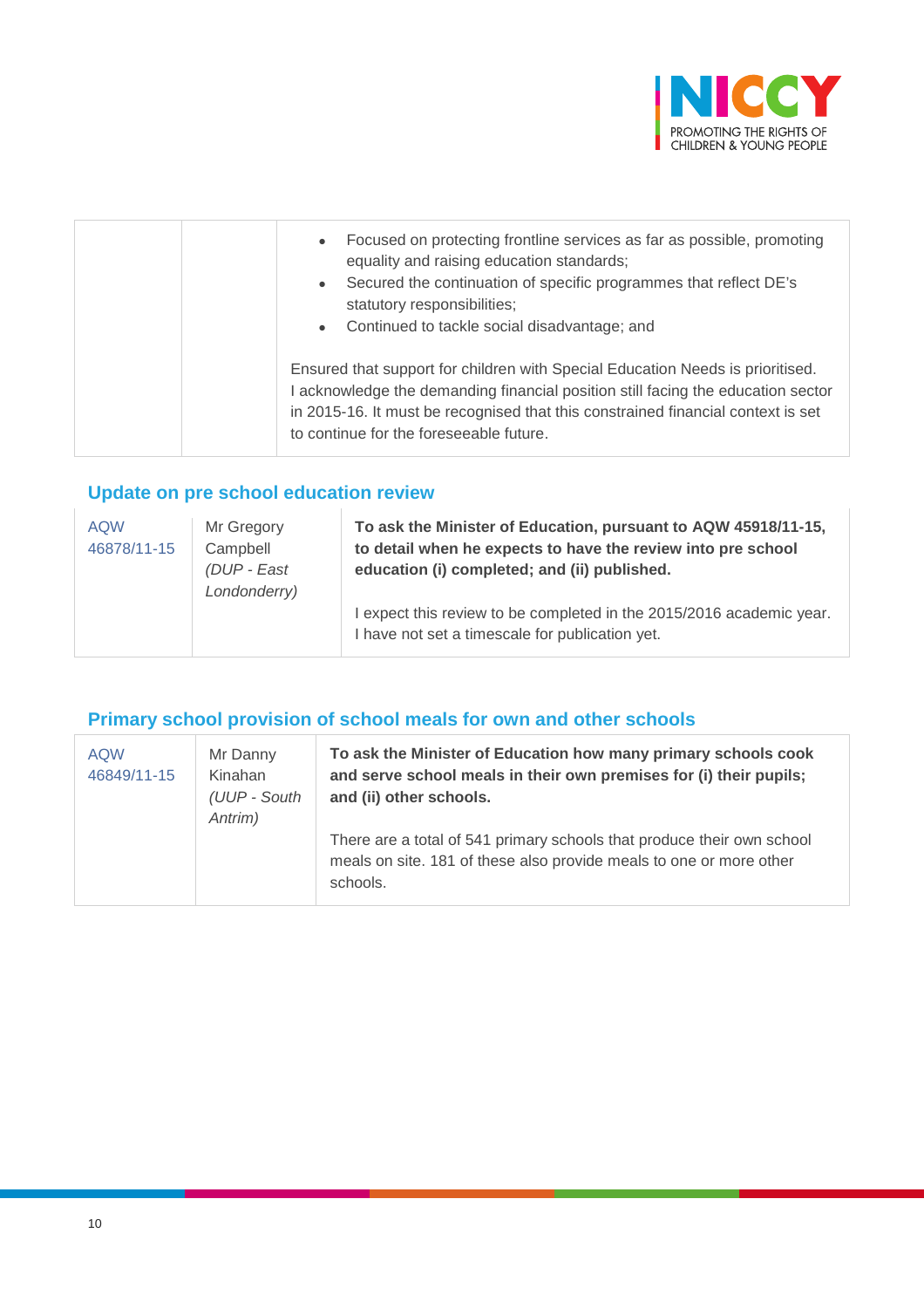

# **Schools in need of a new school build**

| <b>AQW</b><br>46843/1<br>$1 - 15$ | Mr<br>Alex<br>Easto  | To ask the Minister of Education to list all the schools in need of a new school<br>build by order of priority.                                                                                                                                                                                                                                                                                                                                                            |
|-----------------------------------|----------------------|----------------------------------------------------------------------------------------------------------------------------------------------------------------------------------------------------------------------------------------------------------------------------------------------------------------------------------------------------------------------------------------------------------------------------------------------------------------------------|
|                                   | n.<br>(DUP)<br>North | The Department of Education (DE) does not maintain a priority list of schools in need<br>of a new school build; rather prioritisation is considered at the point when a further list<br>of projects is being developed.                                                                                                                                                                                                                                                    |
|                                   | Down                 | announced lists of projects to proceed in planning for new builds in June 2012,<br>January 2013 and June 2014. These will be released to the market in the order of<br>readiness, subject to budget availability. The protocol which was applied for the<br>selection of schools for my June 2014 announcement is available on the DE<br>website http://www.deni.gov.uk/protocol for selection for the selection of major ca<br>pital_works_-_24_june_2014__pdf_290kb_.pdf |

# **Number of P1 pupils who are unplaced in a school**

| <b>AQW</b><br>46838/11-15 | Mr Peter<br>Weir<br>$(DUP -$<br>North<br>Down) | To ask the Minister of Education, pursuant to AQW 45882/11-15, to<br>detail how many of the 80 applicants still remain unplaced, broken<br>down by constituency.<br>The table below shows the number of applicants that remain unplaced, as of<br>12 June. Figures provided by the Education Authority. |                                                                                          |                         |  |
|---------------------------|------------------------------------------------|---------------------------------------------------------------------------------------------------------------------------------------------------------------------------------------------------------------------------------------------------------------------------------------------------------|------------------------------------------------------------------------------------------|-------------------------|--|
|                           |                                                |                                                                                                                                                                                                                                                                                                         | AQ 46838-<br><b>PUPILS WHO HAVE NOT SECURED A P1 PLACE FOR</b><br><b>SEPTEMBER 2015</b>  |                         |  |
|                           |                                                |                                                                                                                                                                                                                                                                                                         |                                                                                          | <b>Number of Pupils</b> |  |
|                           |                                                |                                                                                                                                                                                                                                                                                                         | <b>Belfast Region</b>                                                                    |                         |  |
|                           |                                                |                                                                                                                                                                                                                                                                                                         | West Belfast                                                                             | 2                       |  |
|                           |                                                |                                                                                                                                                                                                                                                                                                         | East Belfast                                                                             | 4                       |  |
|                           |                                                |                                                                                                                                                                                                                                                                                                         | <b>Total</b>                                                                             | 6                       |  |
|                           |                                                |                                                                                                                                                                                                                                                                                                         | <b>North Eastern Region</b>                                                              |                         |  |
|                           |                                                |                                                                                                                                                                                                                                                                                                         | All P1 applicants in the North Eastern Region have now been<br>placed in primary schools |                         |  |
|                           |                                                |                                                                                                                                                                                                                                                                                                         | <b>South Eastern Region</b>                                                              |                         |  |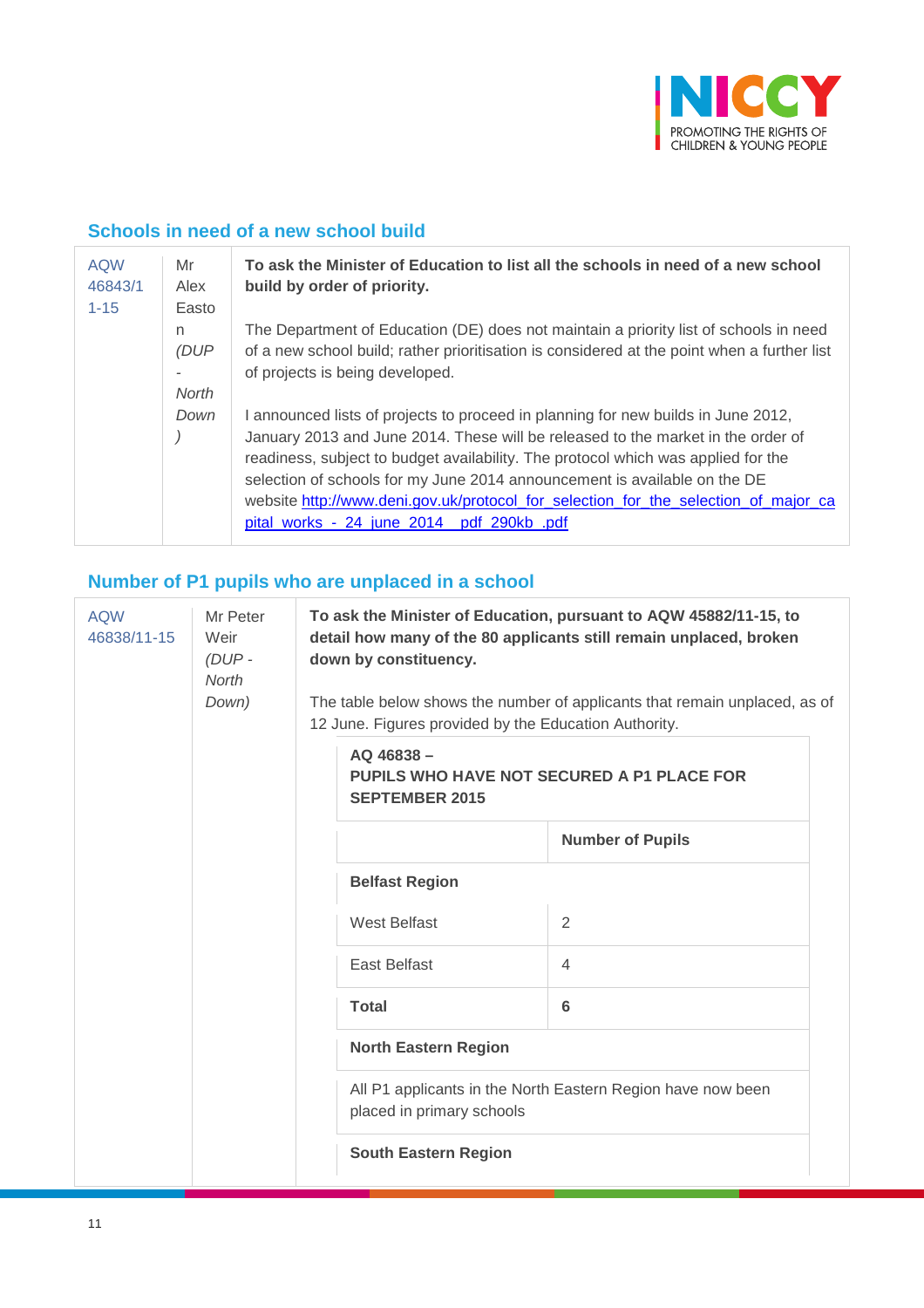

| North Down             | $6\phantom{1}6$                                              |
|------------------------|--------------------------------------------------------------|
| Lagan Valley           | $\mathbf{1}$                                                 |
| Strangford             | 1                                                            |
| <b>Total</b>           | 8                                                            |
| <b>Southern Region</b> |                                                              |
| Newry                  | $\mathbf{1}$                                                 |
| Portadown              | $\overline{2}$                                               |
| Dungannon              | $\mathbf{1}$                                                 |
| <b>Total</b>           | $\overline{4}$                                               |
| <b>Western Region</b>  |                                                              |
| in primary schools     | All P1 applicants in the Western Region have now been placed |
|                        |                                                              |

# **Special Education Needs Literacy and Numeracy Programme**

| <b>AQW</b><br>46691/11-<br>15 | Ms Claire<br>Sugden<br>(IND - East<br>Londonderry) | To ask the Minister of Education for his assessment of the Special<br>Education Needs Literacy & Numeracy Programme; and how he<br>plans to continue meeting the needs of pupils who participate on<br>this programme in 2015/2016.                                                                                                                 |
|-------------------------------|----------------------------------------------------|-----------------------------------------------------------------------------------------------------------------------------------------------------------------------------------------------------------------------------------------------------------------------------------------------------------------------------------------------------|
|                               |                                                    | I understand that clarification was provided in relation to this question and<br>that the information being sought is "how the special educational needs<br>(SEN) framework will support the literacy and numeracy needs of pupils<br>with SEN in the immediate to medium future; in the context of cuts to the<br>Minister's departmental budget." |
|                               |                                                    | Although the Executive's budget has been reduced by the Westminster<br>government by £1.5bn over the last five years, I have allocated an<br>additional £10m to the Education Authority in 2015-16 to support frontline<br>SEN services for those children that are most vulnerable or at risk of<br>exclusion.                                     |
|                               |                                                    | It remains my priority to ensure that every child receives a high quality                                                                                                                                                                                                                                                                           |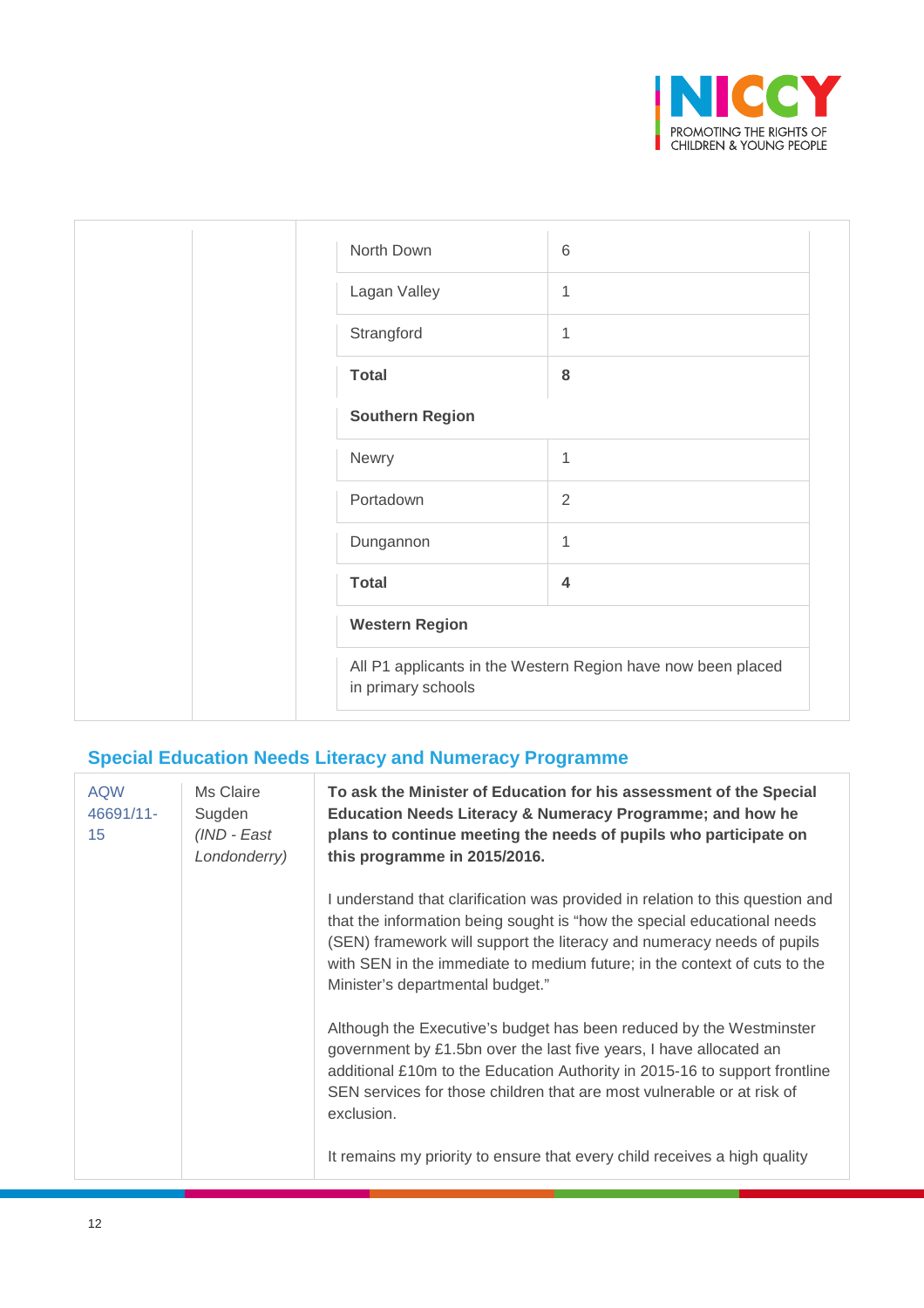

education and has the opportunity to reach their full potential. To that end, the Education Authority (EA) has advised that it continues to offer a range of special education support and provision which is available to parents and schools for children with SEN, such as those with literacy and/or numeracy difficulties, including the following:

- specific learning difficulties awareness training to enhance the capacity of teachers to identify and respond appropriately in addressing pupils' needs;
- all Educational Psychologists are trained in the assessment and identification of SENs and provide a comprehensive range of support including recommendations and resources to parents and schools;
- a range of innovative strategies, resources and computer assisted programmes are available for pupils with literacy and/or numeracy difficulties for whom more traditional methods are unsuccessful;
- a range of measures to help pupils requiring support taking examinations.

A further range of capacity building projects are provided specifically to assist teachers including:

#### **Good Practice Guidelines Booklet**

Provides guidelines on relevant and purposeful measures and adjustments to the classroom environment for pupils experiencing literacy difficulties.

#### **SEN Resource File**

Provides teaching staff with details of support for SEN, including sections relating to literacy and numeracy.

#### **Certificate of Competence in Educational Testing [CCET] Training**

This training, which ended in June 2014, enables schools to carry out a range of assessments on pupils with SEN, including those with literacy difficulties.

#### **SEN Literacy Project**

A recently completed three year project delivered jointly by Stranmillis and St Mary's College, funded by the DE, provided schools with online and centre based training on the identification, assessment and the teaching of pupils with literacy difficulties in primary schools across the north of Ireland.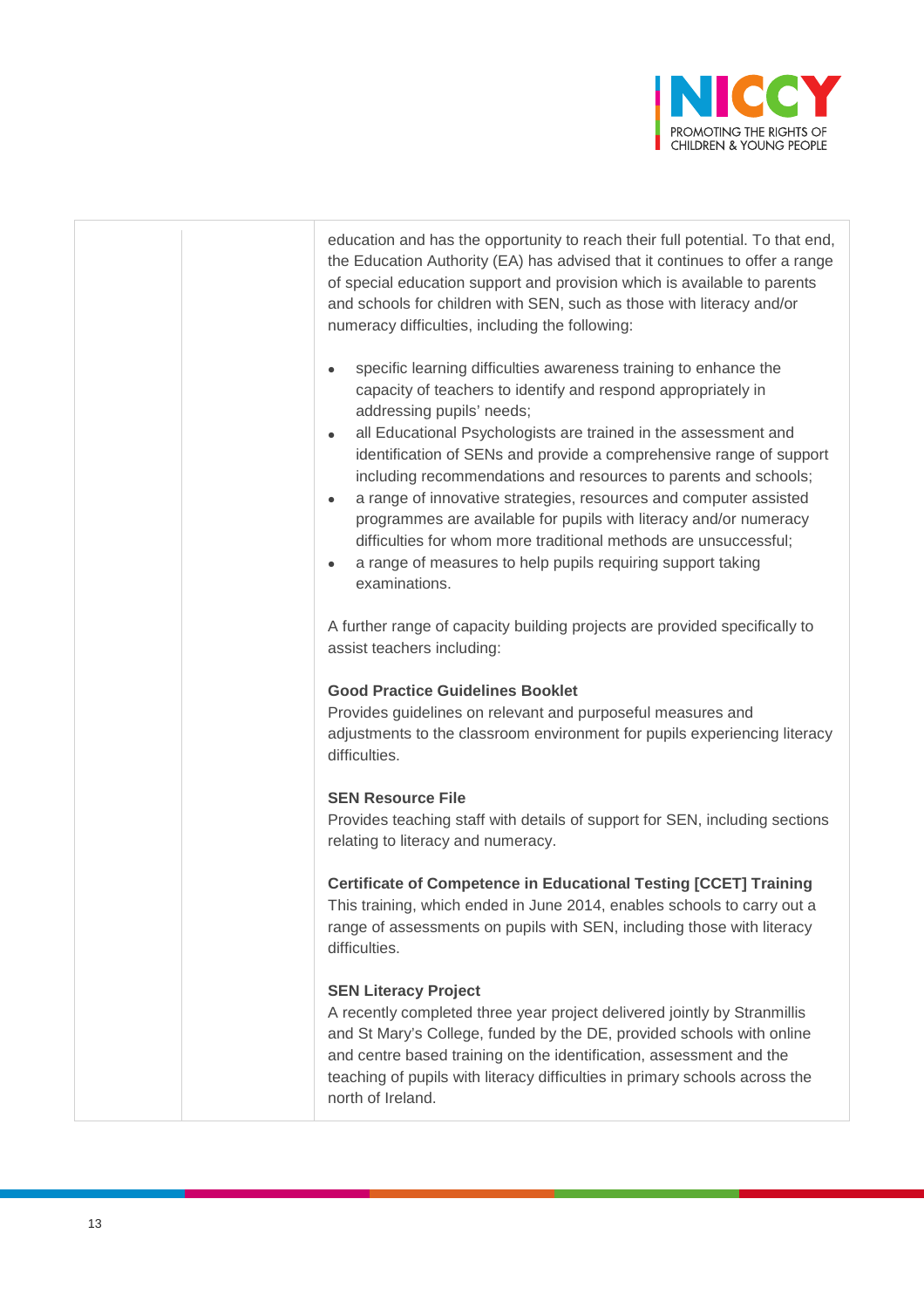

### **Special schools budget allocation in 2015-16**

| <b>AQW</b><br>46623/11-<br>15 | Mr Peter<br>Weir<br>$(DUP -$ | To ask the Minister of Education whether all special schools have been<br>allocated a budget for 2015-16.                                                                                                                                                                                                                                                       |
|-------------------------------|------------------------------|-----------------------------------------------------------------------------------------------------------------------------------------------------------------------------------------------------------------------------------------------------------------------------------------------------------------------------------------------------------------|
|                               | North<br>Down)               | Special schools do not receive budget allocations directly from the Department;<br>their budgets are determined and allocated by the Education Authority. The<br>Education Authority has confirmed that special schools have not yet been<br>allocated a budget for 2015-16; however the Authority expects to make an<br>allocation to special schools shortly. |

# **School funding in light of budget cuts to the education sector**

| <b>AQW</b><br>46602/11-<br>15 | Mr David<br>McIlveen<br>$(DUP -$<br>North | To ask the Minister of Education what strategy his Department has in<br>place to encourage schools to look for innovative solutions and<br>alternative funding streams in light of cuts to the education sector.                                                                                                                                                                                                                                                                                                                                                                   |
|-------------------------------|-------------------------------------------|------------------------------------------------------------------------------------------------------------------------------------------------------------------------------------------------------------------------------------------------------------------------------------------------------------------------------------------------------------------------------------------------------------------------------------------------------------------------------------------------------------------------------------------------------------------------------------|
|                               | Antrim)                                   | The management of funds is delegated to schools through the Local<br>Management of Schools scheme and all schools can seek voluntary<br>contributions and undertake funding raising activities to enhance education<br>provision for pupils attending their school. It is a matter for individual schools<br>to investigate alternative sources of funding. However, I am conscious that<br>more should be done to signpost schools to other sources of funding. I have<br>therefore asked my officials to produce an easily accessible sources of<br>funding toolkit for schools. |

# **Update on the Voluntary Exit Scheme**

| <b>AQW</b><br>46792/11-<br>15 | Ms Anna<br>Lo MBE<br>$(APNI -$<br>South | To ask the Minister of Finance and Personnel for (i) an update on the<br>Voluntary Exit Scheme and (ii) what consideration is being given to Civil<br>Servants who have been given a conditional offer.                                                                                                                                                                                                                                                                                                                                                                                                                                                   |
|-------------------------------|-----------------------------------------|-----------------------------------------------------------------------------------------------------------------------------------------------------------------------------------------------------------------------------------------------------------------------------------------------------------------------------------------------------------------------------------------------------------------------------------------------------------------------------------------------------------------------------------------------------------------------------------------------------------------------------------------------------------|
|                               | Belfast)                                | The Scheme Information Booklet indicated that the progress of the Scheme<br>was dependent upon funding for compensation costs being made available as<br>part of the Stormont House Agreement. It had been anticipated that this<br>funding would have been confirmed by now. Unfortunately that is not the case.<br>However, in order for the Scheme to proceed, conditional offers have been<br>issued to those staff selected to leave in the first tranche at the end of<br>September, subject to funding becoming available. All other applicants have<br>been informed that they have not yet been selected, until the position<br>becomes clearer. |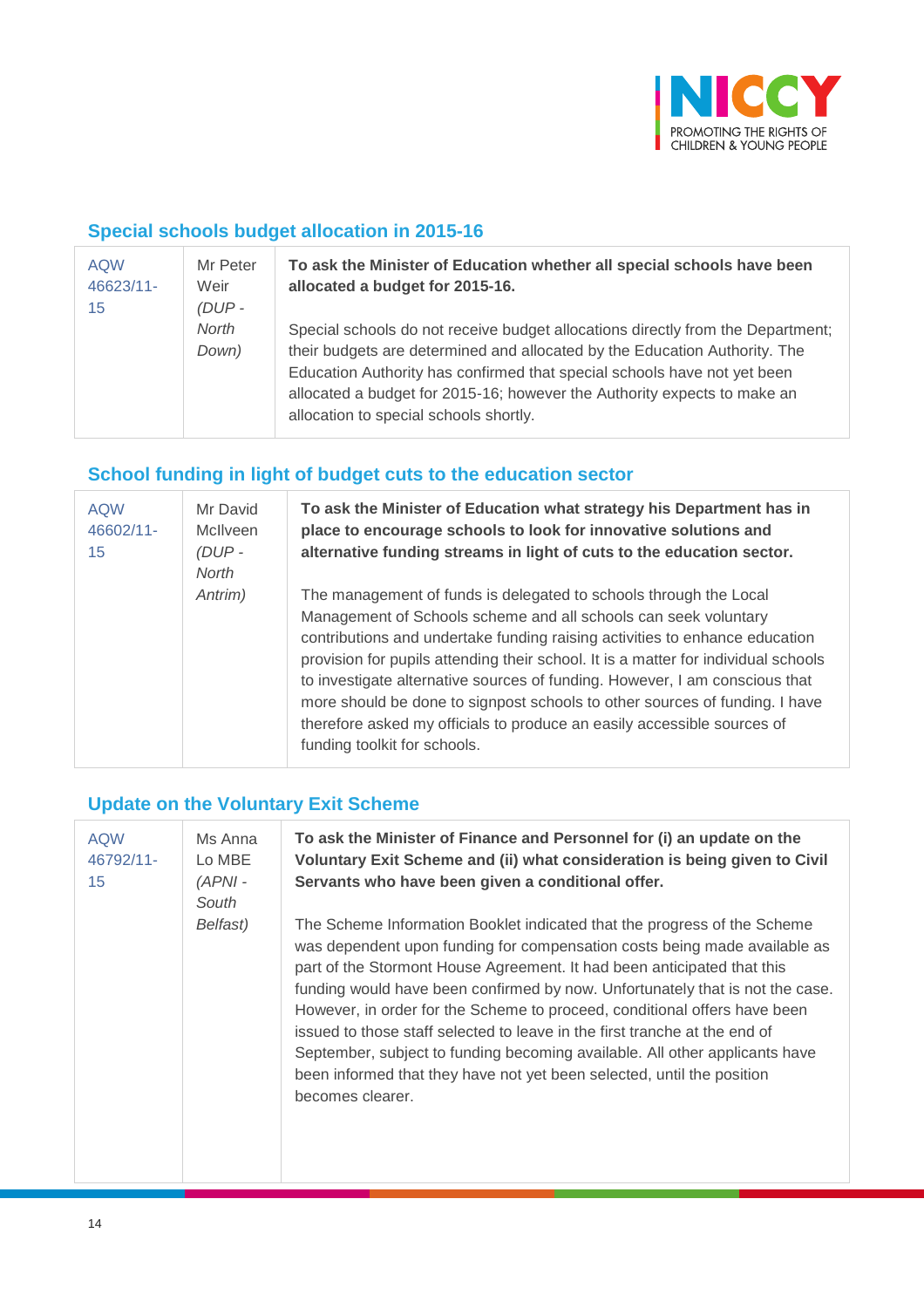

| I can confirm that on 29 May 2015, the Head of the Civil Service issued a note<br>to all staff to update them on the decision to proceed with conditional offers<br>and next steps.                                                                                                                                                                                                                                                                                                                            |
|----------------------------------------------------------------------------------------------------------------------------------------------------------------------------------------------------------------------------------------------------------------------------------------------------------------------------------------------------------------------------------------------------------------------------------------------------------------------------------------------------------------|
| I appreciate the uncertainty this creates for those selected and hope that the<br>funding position will be favourably resolved as soon as possible and before the<br>end of August, which would be the cut-off point at which this group would have<br>to be informed whether they are leaving on 30th September 2015, or not.<br>Staff have been assured that they will be provided with an update on the<br>funding position when it becomes clearer and how it will impact on the<br>Voluntary Exit Scheme. |

# **RQIA effectiveness in regulating social care**

| <b>AQW</b><br>46970/11-<br>15 | Mr<br>Fearghal<br><b>McKinney</b><br>$(SDLP -$<br>South<br>Belfast) | To ask the Minister of Health, Social Services and Public Safety for his<br>assessment of the effectiveness of the Regulation and Quality<br>Improvement Authority in regulating social care considering they do<br>not take account of the reductions in expenditure reducing on services<br>whilst assessing the quality of care received by patients.                               |
|-------------------------------|---------------------------------------------------------------------|----------------------------------------------------------------------------------------------------------------------------------------------------------------------------------------------------------------------------------------------------------------------------------------------------------------------------------------------------------------------------------------|
|                               |                                                                     | The role and functions of the Regulation and Quality Improvement Authority<br>[RQIA] are governed by the legislation - the Health and Personal Social<br>Services (Quality, Improvement and Regulation) (Northern Ireland) Order<br>2003 and related regulations.                                                                                                                      |
|                               |                                                                     | In regulating provision of services, RQIA assesses the quality of services<br>delivered by establishments and agencies, against relevant regulations and<br>published minimum standards. Inspection reports include, where necessary,<br>quality improvement plans detailing what improvements are required to meet<br>regulations and minimum standards, and an associated timescale. |

### **Rationale behind decision to withdraw ADD-NI funding**

| <b>AQW</b><br>46873/11-<br>15 | Mr David<br><b>McIlveen</b><br>$(DUP -$<br>North | To ask the Minister of Health, Social Services and Public Safety to<br>detail the rationale behind his decision to withdraw funding for ADD-<br><b>NI.</b> [Priority Written]                                                                            |
|-------------------------------|--------------------------------------------------|----------------------------------------------------------------------------------------------------------------------------------------------------------------------------------------------------------------------------------------------------------|
|                               | Antrim)                                          | No decision has been made on future core and grant funding arrangements.<br>I am currently considering a range of options and intend to communicate my<br>decision to those organisations, which received core grant in 2014/15, as<br>soon as possible. |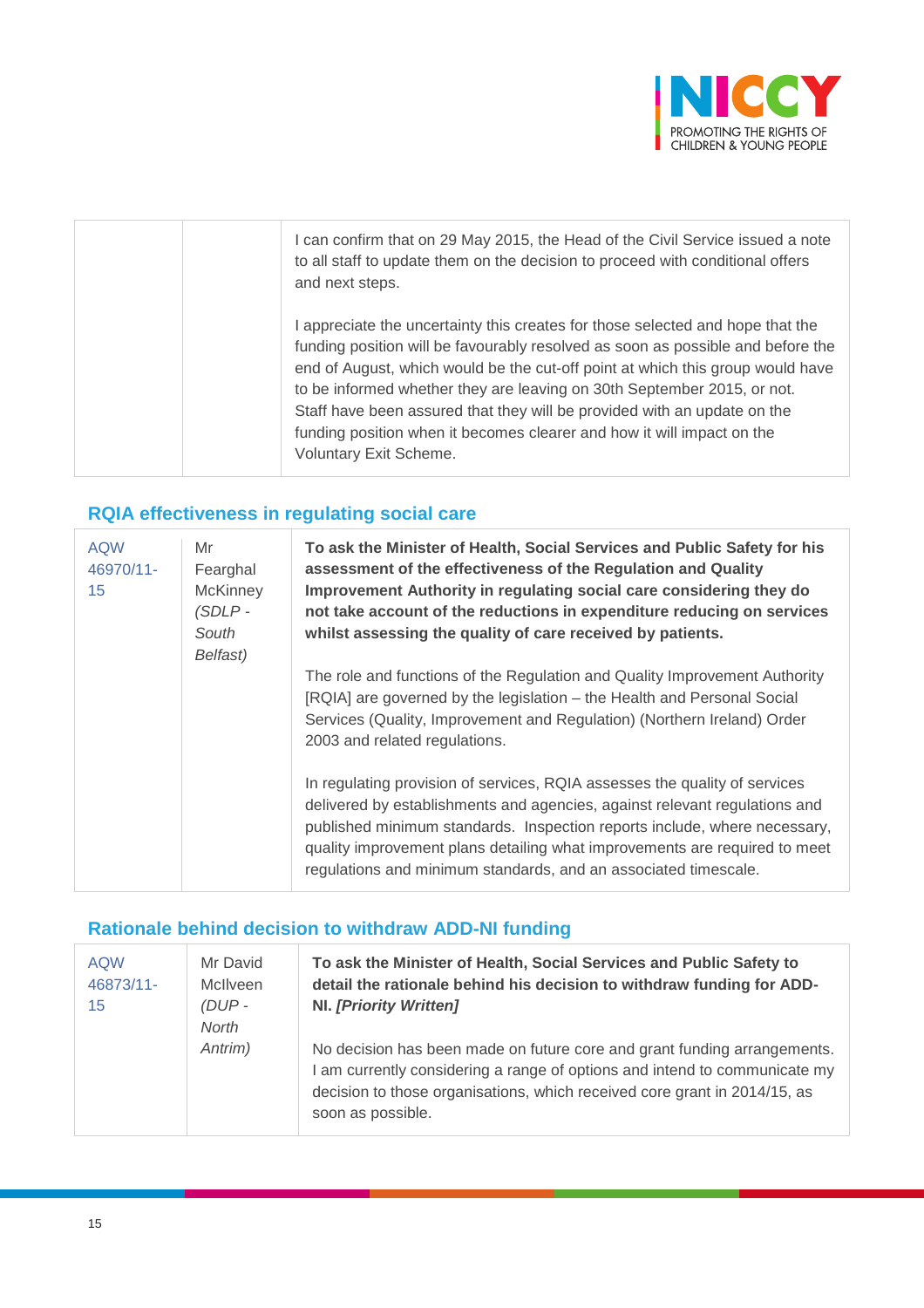

### **Cost of treatment for psychoactive substance abuse**

| <b>AQW</b><br>46858/11-<br>15 | Mr Fearghal<br><b>McKinney</b><br>(SDLP-<br>South<br>Belfast) | To ask the Minister of Health, Social Services and Public Safety to<br>detail the cost of providing treatment for psychoactive substance<br>abuse for each of the last five years five years, broken down by each<br><b>Health and Social Care Trust.</b>                                                                                                                                                                                                                                                                                                                                                                                                                                                                                                                                                                                                                                                                              |
|-------------------------------|---------------------------------------------------------------|----------------------------------------------------------------------------------------------------------------------------------------------------------------------------------------------------------------------------------------------------------------------------------------------------------------------------------------------------------------------------------------------------------------------------------------------------------------------------------------------------------------------------------------------------------------------------------------------------------------------------------------------------------------------------------------------------------------------------------------------------------------------------------------------------------------------------------------------------------------------------------------------------------------------------------------|
|                               |                                                               | Substance misuse services based within each of the five Health & Social<br>Care Trust areas are responsible for dealing with both alcohol and drug<br>misuse. Many of the clients require support to recovery from misuse of<br>multiple substances, including alcohol, illegal drugs, misused prescription<br>drugs, and new psychoactive substances. Accordingly, information is not<br>available in the format requested, as it is not possible to disaggregate<br>substance misuse services from those that also deal with alcohol misuse.<br>However, each year approximately £8 million is invested each year in<br>support of our overall Strategy to prevent and address the harm related to<br>substance misuse, the New Strategic Direction (NSD) for Alcohol and Drugs<br>Phase 2, and a further approximately £8 million is invested in statutory<br>alcohol and drug treatment services through the mental health budget. |

# **Pressures legal highs are having on the health service**

| <b>AQW</b><br>46854/11-<br>15 | Mr Thomas<br><b>Buchanan</b><br>$(DUP -$<br>West | To ask the Minister of Health, Social Services and Public Safety for his<br>assessment of the added pressures legal highs are having on the<br>health service.                                                                                                                                                                                                                                                                                                                                                         |
|-------------------------------|--------------------------------------------------|------------------------------------------------------------------------------------------------------------------------------------------------------------------------------------------------------------------------------------------------------------------------------------------------------------------------------------------------------------------------------------------------------------------------------------------------------------------------------------------------------------------------|
|                               | Tyrone)                                          | It is difficult to get an accurate picture of how prevalent misuse of New<br>Psychoactive Substances (sometimes mislabelled as 'legal highs') is and the<br>subsequent impact on the Health Service. A survey in 2010/11 indicated that<br>2% and 2.4% of the population had taken Mephedrone (then legal but<br>subsequently banned) and New Psychoactive Substances respectively.<br>Figures from our treatment services in 2013/14 also indicated that 15% of<br>those in treatment reported the use of Mephedrone. |
|                               |                                                  | However, we are aware of presentations to Emergency Departments and<br>admissions to hospital following the use of New Psychoactive Substances<br>and other drugs. In these settings, it is very difficult to know exactly what a<br>person has taken and what has caused their presentation. Overall there<br>were 3,360 drug related admissions to hospital in 2013/14 and figures have<br>remained broadly consistent since 2010.                                                                                   |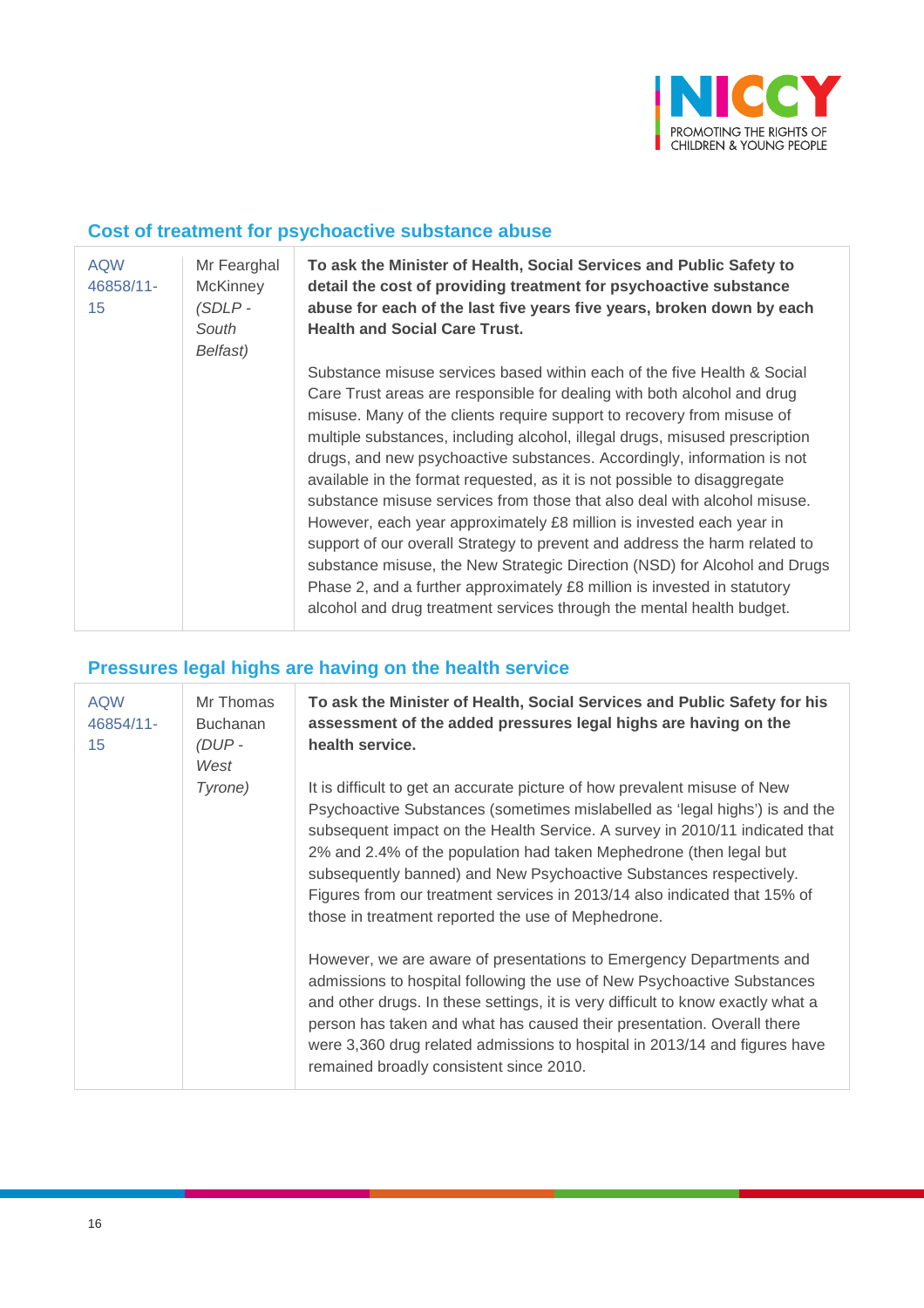

# **Referrals due to use of legal highs**

| <b>AQW</b><br>46853/11-<br>15 | Mr Thomas<br><b>Buchanan</b><br>(DUP - West<br>Tyrone) | To ask the Minister of Health, Social Services and Public Safety to<br>detail the percentage difference in the number of referrals of children<br>and adolescents to the Western Health and Social Care Trust due to<br>the use of legal highs for each of the last three years.                                                |       |
|-------------------------------|--------------------------------------------------------|---------------------------------------------------------------------------------------------------------------------------------------------------------------------------------------------------------------------------------------------------------------------------------------------------------------------------------|-------|
|                               |                                                        | The number of people aged under 18 in the Western Health and Social<br>Care Trust, presenting for treatment for New Psychoactive Substances, is<br>outlined in the table below.<br>Number of people in the Western Health and Social Care Trust who<br>received treatment for New Psychoactive Substances 2011/12 to<br>2013/14 |       |
|                               |                                                        | 2011/12                                                                                                                                                                                                                                                                                                                         | $<$ 5 |
|                               |                                                        | 2012/13                                                                                                                                                                                                                                                                                                                         | 6     |
|                               |                                                        | 2013/14                                                                                                                                                                                                                                                                                                                         | 19    |

## **Number of children in Foyle who have been placed in hotel accommodation**

| <b>AQW</b><br>46732/11-<br>15 | Mr Pat<br>Ramsey<br>$(SDLP -$<br>Foyle) | To ask the Minister of Health, Social Services and Public Safety to detail<br>the number of children in Foyle that (i) have been placed in hotel<br>accommodation; and (ii) for how long in each of the last three years.<br>[Priority Written]                                                                                                                                                                                                                                                           |         |         |             |
|-------------------------------|-----------------------------------------|-----------------------------------------------------------------------------------------------------------------------------------------------------------------------------------------------------------------------------------------------------------------------------------------------------------------------------------------------------------------------------------------------------------------------------------------------------------------------------------------------------------|---------|---------|-------------|
|                               |                                         | Figures supplied by the Western Health and Social Care Trust indicate that eight<br>children in Foyle had been placed in hotel accommodation in the last three<br>years. In each case specific circumstances led to this placement. The Trust<br>provided a twenty four hour support package for each child during their<br>placement in a hotel.<br>Table 1 below details the total number of days children from Foyle were placed<br>in hotel accommodation in each of the last three years.<br>Table 1 |         |         |             |
|                               |                                         |                                                                                                                                                                                                                                                                                                                                                                                                                                                                                                           | 2012/13 | 2013/14 | 2014/15     |
|                               |                                         | Total number of days children<br>were placed in hotel<br>accommodation during the<br>year.                                                                                                                                                                                                                                                                                                                                                                                                                | 2 days  | 69 days | 322<br>days |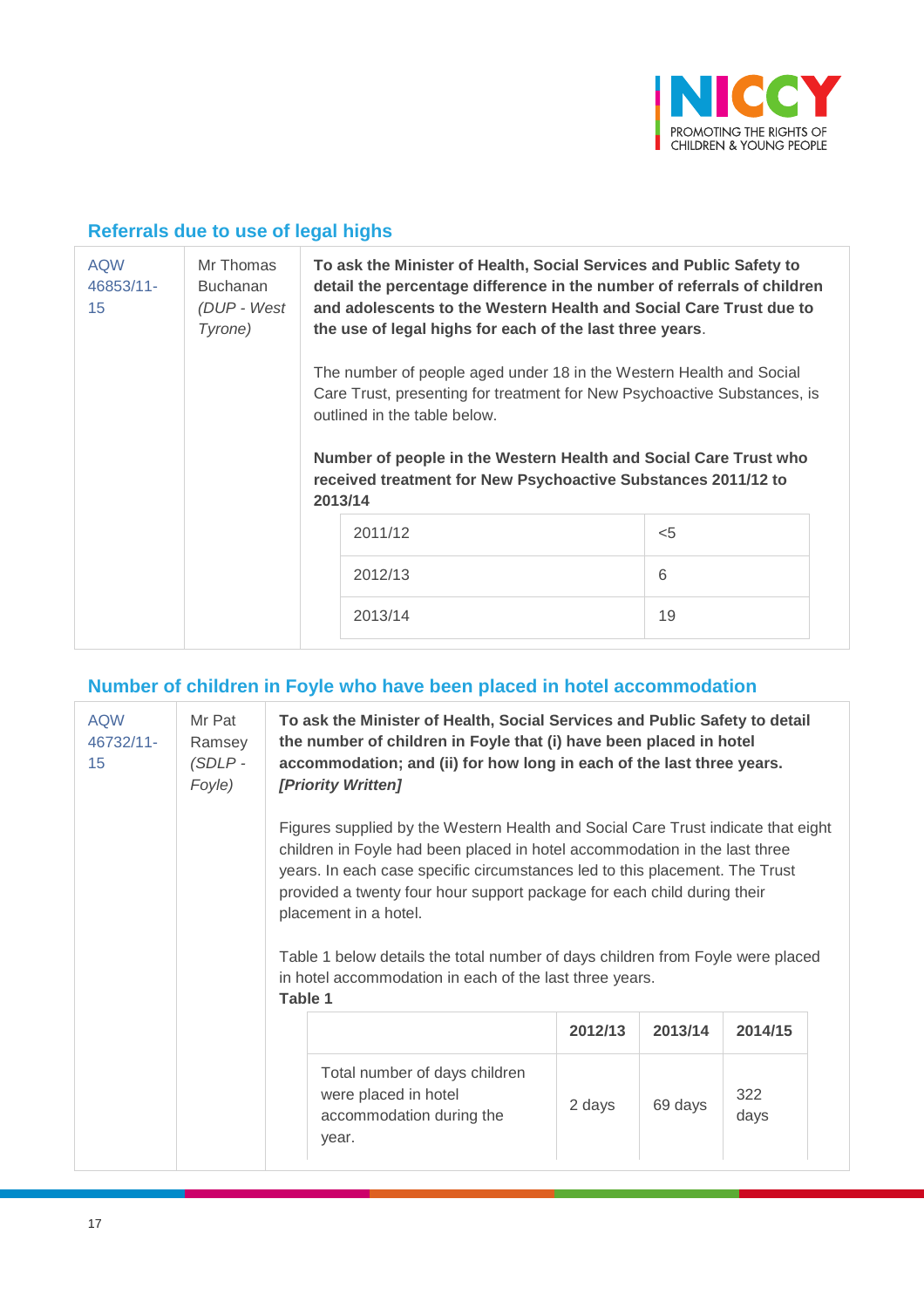

# **Occupational therapists and special educational needs assessments**

| <b>AQW</b><br>46649/11-<br>15 | Mr<br><b>Steven</b><br>Agnew<br>(GPNI-<br>North<br>Down) | To ask the Minister of Health, Social Services and Public Safety to detail<br>the number of (i) occupational therapists employed; and (ii) assessments<br>for special educational needs that have been completed by each of the<br>Health and Social Care Trusts in each of the last five years.<br>At 31st March 2015, there were 984 (857.8 whole-time equivalent) occupational<br>therapists employed within the Health and Social Care (HSC) Trusts, excluding<br>bank staff, staff on career breaks and those with a WTE of less than 0.03. Table<br>1 below provides the number of occupational therapists employed by HSC<br>Trust. |           |            |
|-------------------------------|----------------------------------------------------------|--------------------------------------------------------------------------------------------------------------------------------------------------------------------------------------------------------------------------------------------------------------------------------------------------------------------------------------------------------------------------------------------------------------------------------------------------------------------------------------------------------------------------------------------------------------------------------------------------------------------------------------------|-----------|------------|
|                               |                                                          | <b>HSC Trust</b>                                                                                                                                                                                                                                                                                                                                                                                                                                                                                                                                                                                                                           | Headcount | <b>WTE</b> |
|                               |                                                          | <b>Belfast</b>                                                                                                                                                                                                                                                                                                                                                                                                                                                                                                                                                                                                                             | 270       | 239.76     |
|                               |                                                          | <b>Northern</b>                                                                                                                                                                                                                                                                                                                                                                                                                                                                                                                                                                                                                            | 228       | 192.12     |
|                               |                                                          | South Eastern                                                                                                                                                                                                                                                                                                                                                                                                                                                                                                                                                                                                                              | 149       | 133.67     |
|                               |                                                          | Southern                                                                                                                                                                                                                                                                                                                                                                                                                                                                                                                                                                                                                                   | 207       | 177.85     |
|                               |                                                          | Western                                                                                                                                                                                                                                                                                                                                                                                                                                                                                                                                                                                                                                    | 130       | 114.39     |
|                               |                                                          | Source: HSC Trusts - Human Resources, Payroll, Travel and Subsistence<br><b>System (HRPTS)</b><br>The information requested is not available and could only be provided at<br>disproportionate cost.                                                                                                                                                                                                                                                                                                                                                                                                                                       |           |            |

# **Accessing services for kinship carers**

| <b>AQW</b><br>46561/11-<br>15 | Ms Claire<br>Sugden<br>(IND - East<br>Londonderry) | To ask the Minister of Health, Social Services and Public Safety for<br>his assessment of the disparity in accessing services for kinship<br>carers depending on whether the kinship arrangements are formal<br>or informal.                                                                                                                                                                                                                                                                                                                                                                                                                                                         |
|-------------------------------|----------------------------------------------------|--------------------------------------------------------------------------------------------------------------------------------------------------------------------------------------------------------------------------------------------------------------------------------------------------------------------------------------------------------------------------------------------------------------------------------------------------------------------------------------------------------------------------------------------------------------------------------------------------------------------------------------------------------------------------------------|
|                               |                                                    | Health and Social Care Trusts have a duty to maintain and support formal<br>placements, as these children and young people in those placements are<br>'looked-after' children under The Children (Northern Ireland) Order 1995.<br>As a result, all foster carers and formal kinship foster carers receive<br>Foster Care Allowances; are allocated a supervising social worker to<br>provide support and supervision; have access to a range of specialist and<br>therapeutic supports as determined by the assessed needs of the<br>child/young person; and are provided with a range of learning and<br>development opportunities as well as educational support. In the majority |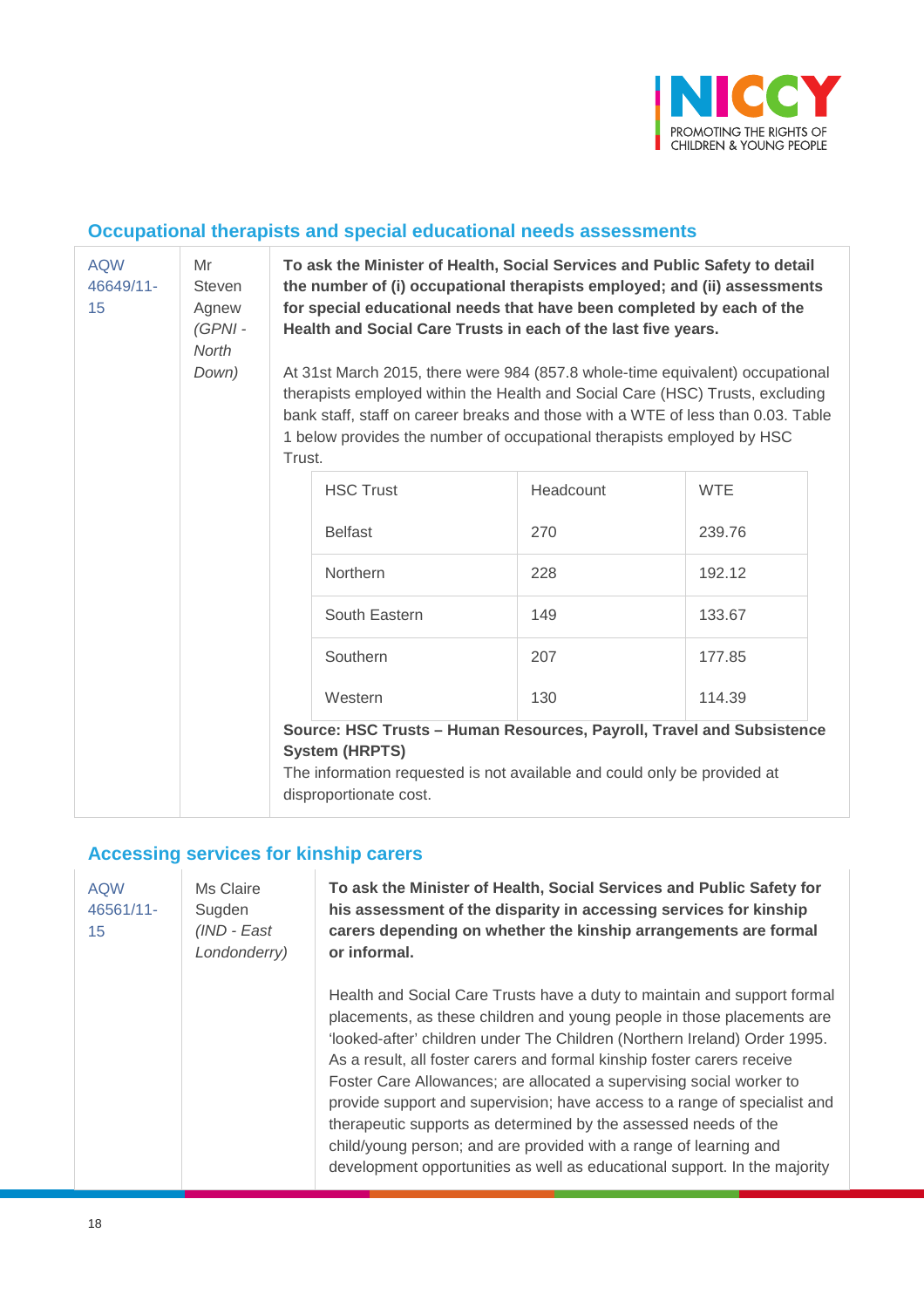

|  | of informal kinship care arrangements, parental responsibility, including<br>provision of financial support, remains with the parent. Within such<br>arrangements, there is an entitlement to support services and a general<br>duty to safeguard and promote the welfare of children in those<br>arrangements who are deemed to be "in need", within the meaning of The |
|--|--------------------------------------------------------------------------------------------------------------------------------------------------------------------------------------------------------------------------------------------------------------------------------------------------------------------------------------------------------------------------|
|  | Children (Northern Ireland) Order 1995.                                                                                                                                                                                                                                                                                                                                  |
|  |                                                                                                                                                                                                                                                                                                                                                                          |

# **Kinship carers and employment**

| <b>AQW</b><br>46534/11-<br>15 | Ms Claire<br>Sugden<br>$(IND - East)$<br>Londonderry) | To ask the Minister of Health, Social Services and Public Safety to<br>detail any instances where kinship carers have been required to<br>give up employment in order to meet the needs of children they<br>care for, and if so, for his assessment of this issue. |
|-------------------------------|-------------------------------------------------------|--------------------------------------------------------------------------------------------------------------------------------------------------------------------------------------------------------------------------------------------------------------------|
|                               |                                                       | My Department does not collect information on this issue.                                                                                                                                                                                                          |

# **Update on Mental Health**

| <b>AQW</b><br>46501/11-<br>15 | Ms Maeve<br>McLaughlin<br>(SF - Foyle) | To ask the Minister of Health, Social Services and Public Safety for<br>an update on the Mental Health Inpatient unit in Belfast; and the<br>Hospital for Sick Children in the Royal Victoria Hospital.                                                                                                                                                                                                 |
|-------------------------------|----------------------------------------|---------------------------------------------------------------------------------------------------------------------------------------------------------------------------------------------------------------------------------------------------------------------------------------------------------------------------------------------------------------------------------------------------------|
|                               |                                        | <b>Mental Health Unit</b><br>The development of the Acute Mental Health Unit at the Belfast City<br>Hospital continues. The enabling and demolition work is underway and<br>work on the main construction is currently scheduled to commence in<br>February 2016. It is planned that the facility will be completed in May<br>2018.                                                                     |
|                               |                                        | <b>Regional Children's Hospital</b><br>This Executive priority project remains on schedule and it is anticipated<br>that the handover of the facility will take place in December 2021. The first<br>element of the Regional Children's Hospital enabling contract was<br>awarded on 13 May 2015.<br>The precise timing of all capital investment projects remains dependent on<br>budget availability. |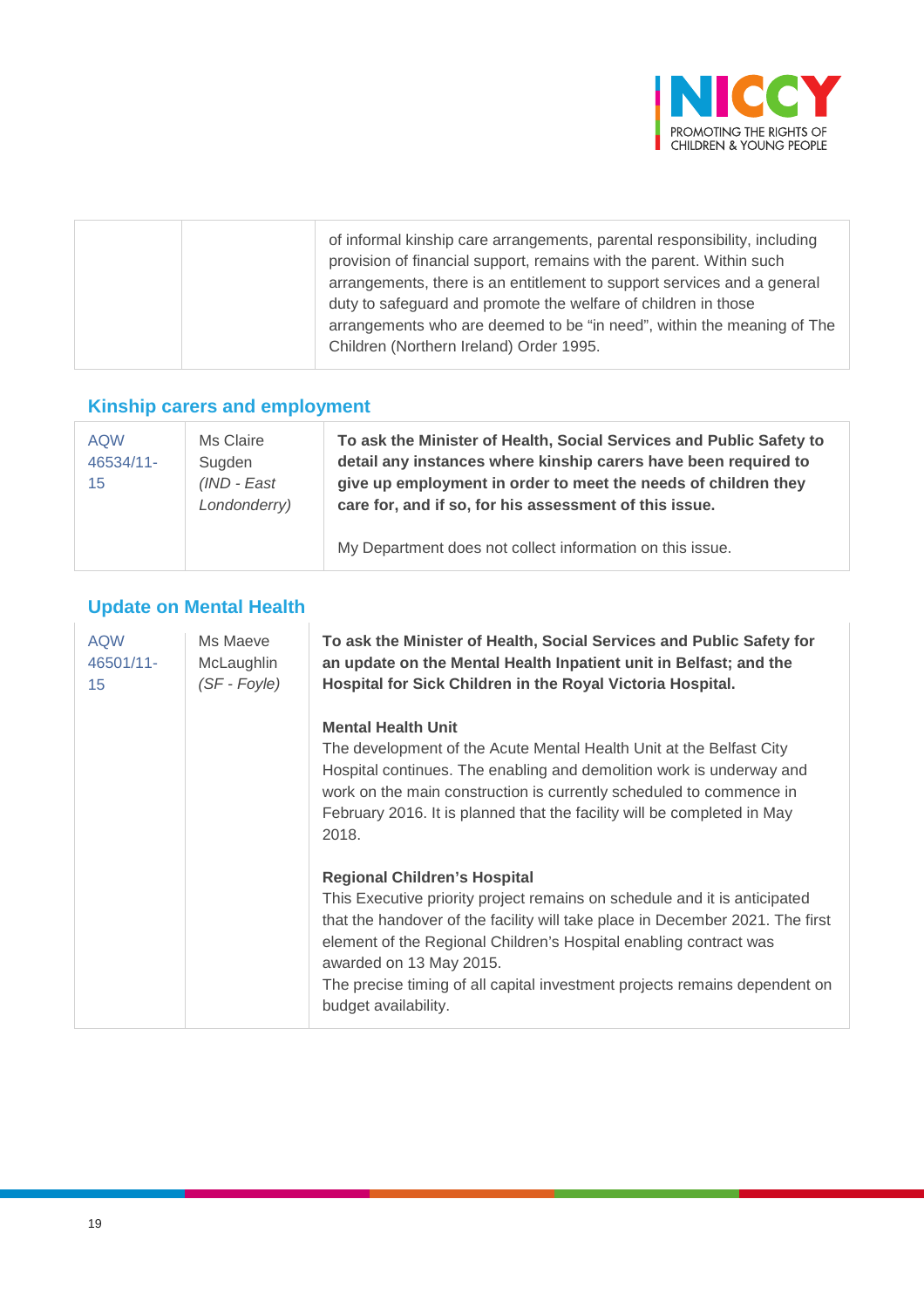

# **UN Standard Minimum Rules for Administration of Juvenile Justice in NI**

| <b>AQW</b><br>47176/11-<br>15 | Mr Colum<br>Eastwood<br>$(SDLP -$<br>Foyle) | To ask the Minister of Justice whether the United Nations Standard<br>Minimum Rules for the Administration of Juvenile Justice are<br>applicable in Northern Ireland. [Priority Written]                                                                                                                                                                |
|-------------------------------|---------------------------------------------|---------------------------------------------------------------------------------------------------------------------------------------------------------------------------------------------------------------------------------------------------------------------------------------------------------------------------------------------------------|
|                               |                                             | The United Nations Standard Minimum Rules for the Administration of<br>Juvenile Justice have not been incorporated into UK law, and therefore are<br>not directly applicable in Northern Ireland. They do, however, have<br>persuasive authority and cognisance is paid to them when developing<br>policies relating to children in the justice system. |

# **Prevent of online criminals targeting vulnerable young people**

| <b>AQW</b><br>47091/11-<br>15 | Mr David<br>McIlveen<br>$(DUP -$<br>North | To ask the Minister of Justice what actions his Department is taking to<br>prevent online criminal gangs targeting vulnerable young people.<br>[Priority Written]                                                                                                                                                                                                                                                                                                                                                                                                                                                                   |
|-------------------------------|-------------------------------------------|-------------------------------------------------------------------------------------------------------------------------------------------------------------------------------------------------------------------------------------------------------------------------------------------------------------------------------------------------------------------------------------------------------------------------------------------------------------------------------------------------------------------------------------------------------------------------------------------------------------------------------------|
|                               | Antrim)                                   | There is work ongoing in a number of areas across Government and its<br>agencies to raise awareness and prevent this sort of crime and also to<br>address non-criminal problem behaviour. The Safeguarding Board's work,<br>into which a number of Departmental agencies have an input, is particularly<br>relevant in that regard. The Policing Board also has a target on the issue of<br>cyber bullying in its Policing Plan.                                                                                                                                                                                                    |
|                               |                                           | In terms of criminal gangs specifically, the PSNI, in conjunction with the<br>Organised Crime Task Force sub-group on cyber-crime, is working on a<br>strategy to deal with cyber-crime. This includes:                                                                                                                                                                                                                                                                                                                                                                                                                             |
|                               |                                           | <b>Prevention</b> – Awareness campaigns to alert the community to the threats<br>posed by cyber enabled platforms. This incorporates a young persons'<br>education programme involving the Public Protection Unit which is engaged<br>with the Safeguarding Board. Work is ongoing to develop this awareness to<br>prevent young people becoming victims.<br><b>Protection</b> – The development of effective liaison with social media<br>providers, internet service providers and other industry contacts in this area to<br>identify criminality and protect the community through collaborative<br>partnerships with industry. |
|                               |                                           | <b>Enforcement</b> – PSNI is engaging with the National Crime Agency nationally<br>and Europol and Interpol internationally to progress investigations and identify<br>criminals targeting the Northern Ireland community.                                                                                                                                                                                                                                                                                                                                                                                                          |